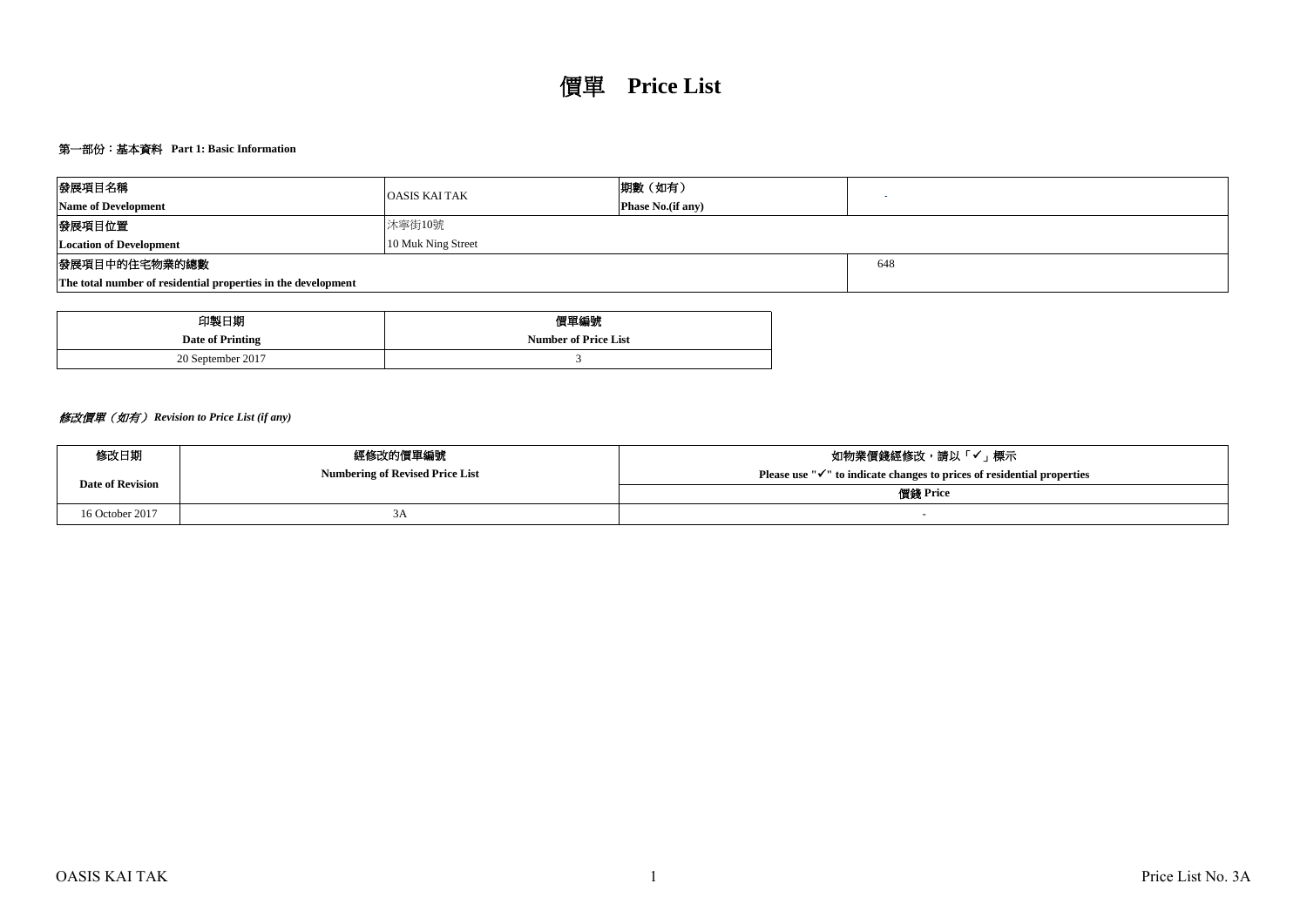**第二部份: 面積及售價資料**<br>Part 2: Information on Area and Price

| 物業的描述<br><b>Description of Residential</b> | <b>Property</b> |              | 實用面積<br>(包括露台,工作平台及陽台(如有))<br>平方米 (平方呎)                                      | 售價 (元)     | 實用面積<br>每平方米/呎售價<br>- 元, 每平方米<br>(元, 每平方呎) |                                |                          |                          |                          | 平方米(平方呎)<br>sq. metre (sq.ft.) | 其他指明項目的面積(不計算入實用面積)<br>Area of other specified items (Not included in the Saleable Area) |                          |                          |                          |                          |
|--------------------------------------------|-----------------|--------------|------------------------------------------------------------------------------|------------|--------------------------------------------|--------------------------------|--------------------------|--------------------------|--------------------------|--------------------------------|------------------------------------------------------------------------------------------|--------------------------|--------------------------|--------------------------|--------------------------|
|                                            |                 |              | Saleable Area<br>(including balcony, utility platform and                    | Price (\$) | <b>Unit Rate of Saleable</b><br>Area       | 空調機房                           | 窗台                       | 閣樓                       | 平台                       | 花園                             | 停車位                                                                                      | 天台                       | 梯屋                       | 前庭                       | 庭院                       |
| 大廈名稱<br><b>Block Name</b>                  | 樓層<br>Floor     | 單位<br>Unit   | verandah, if any)<br>sq. metre (sq.ft.)                                      |            | \$ per sq. metre<br>\$per sq.ft.)          | Air-conditioning<br>plant room | Bay<br>window            | Cockloft                 | <b>Flat</b> roof         | Garden                         | Parking<br>space                                                                         | Roof                     | <b>Stairhood</b>         | <b>Terrace</b>           | Yard                     |
|                                            | 33              | $\mathbf{A}$ | 50.563 (544)<br>露台 Balcony: 2.000 (22)<br>工作平台 Utility Platform : $0.000(0)$ | 16,167,000 | 319,740<br>(29,719)                        | $\overline{a}$                 | $\sim$                   | $\sim$                   | $\overline{a}$           | $\sim$ $\sim$                  | $\sim$                                                                                   | $\overline{\phantom{a}}$ | $\sim$                   | $\overline{a}$           | $\sim$                   |
|                                            | 32              | $\mathbf{A}$ | 50.563 (544)<br>露台 Balcony: 2.000 (22)<br>工作平台 Utility Platform : 0.000 (0)  | 16,103,000 | 318,474<br>(29,601)                        | $-$                            | $\overline{a}$           | $\sim$                   | $\sim$                   | $\overline{a}$                 | $\sim$                                                                                   | $\sim$                   | $\sim$                   | $\overline{a}$           | $\sim$                   |
|                                            | 31              | A            | 50.563 (544)<br>露台 Balcony: 2.000 (22)<br>工作平台 Utility Platform : 0.000 (0)  | 16,039,000 | 317,208<br>(29, 483)                       | $\overline{a}$                 | $\sim$                   | $\sim$                   | μ.                       | $\overline{\phantom{a}}$       | $\overline{\phantom{a}}$                                                                 | $\overline{\phantom{a}}$ | $\sim$                   | $\overline{\phantom{a}}$ | $\overline{\phantom{a}}$ |
|                                            | 30              | A            | 50.563 (544)<br>露台 Balcony: 2.000 (22)<br>工作平台 Utility Platform: 0.000 (0)   | 15,975,000 | 315,942<br>(29, 366)                       | $\overline{a}$                 | $\overline{a}$           | $\sim$                   | $\sim$                   | $\sim$                         | $\sim$                                                                                   | $\overline{\phantom{a}}$ | $\sim$                   | $\overline{a}$           | $\sim$                   |
|                                            | 29              | $\mathbf{A}$ | 50.563 (544)<br>露台 Balcony: 2.000 (22)<br>工作平台 Utility Platform: 0.000 (0)   | 15,911,000 | 314,677<br>(29, 248)                       | $\overline{a}$                 | $\overline{a}$           | $\sim$                   | $\overline{a}$           | $\sim$                         | $\sim$                                                                                   | $\overline{\phantom{a}}$ | $\sim$                   | $\overline{a}$           | $\sim$                   |
|                                            | 28              | A            | 50.563 (544)<br>露台 Balcony: 2.000 (22)<br>工作平台 Utility Platform: 0.000 (0)   | 15,848,000 | 313,431<br>(29, 132)                       | $\sim$                         | $\sim$                   | $\sim$                   | $\overline{\phantom{a}}$ | $\sim$                         | $\sim$                                                                                   | $\overline{\phantom{a}}$ | $\overline{\phantom{a}}$ | $\overline{a}$           | $\overline{\phantom{a}}$ |
|                                            | 27              | $\mathbf{A}$ | 50.563 (544)<br>露台 Balcony: 2.000 (22)<br>工作平台 Utility Platform: 0.000 (0)   | 15,722,000 | 310,939<br>(28,901)                        | $\sim$                         | $\sim$                   | $\sim$                   | $\sim$                   | $\sim$                         | $\sim$                                                                                   | $\sim$                   | $\sim$                   | $\sim$                   | $\sim$                   |
| Tower 3<br>第3座                             | 26              | A            | 50.563 (544)<br>露台 Balcony: 2.000 (22)<br>工作平台 Utility Platform : 0.000 (0)  | 15,659,000 | 309,693<br>(28, 785)                       | $\overline{a}$                 | $\overline{\phantom{a}}$ | $\sim$                   | $\sim$                   | $\overline{a}$                 | $\overline{\phantom{a}}$                                                                 | $\overline{\phantom{a}}$ | $\sim$                   | $\overline{a}$           | $\overline{\phantom{a}}$ |
|                                            | 25              | $\mathbf{A}$ | 50.563 (544)<br>露台 Balcony: 2.000 (22)<br>工作平台 Utility Platform: 0.000 (0)   | 15,597,000 | 308,467<br>(28, 671)                       | $-$                            | $\overline{\phantom{a}}$ | $\sim$                   | $\overline{a}$           | $\overline{\phantom{a}}$       | $\overline{\phantom{a}}$                                                                 | $\overline{\phantom{a}}$ | $\overline{\phantom{a}}$ | $\overline{\phantom{a}}$ | $\overline{\phantom{a}}$ |
|                                            | 23              | $\mathbf{A}$ | 50.563 (544)<br>露台 Balcony: 2.000 (22)<br>工作平台 Utility Platform : $0.000(0)$ | 15,535,000 | 307,240<br>(28, 557)                       | $\overline{a}$                 | $\overline{\phantom{a}}$ | $\sim$                   | μ.                       | $\overline{\phantom{a}}$       | $\sim$                                                                                   | $\overline{\phantom{a}}$ | ÷.                       | $\sim$                   | $\sim$                   |
|                                            | 22              | A            | 50.563 (544)<br>露台 Balcony: 2.000 (22)<br>工作平台 Utility Platform : 0.000 (0)  | 15,473,000 | 306,014<br>(28, 443)                       | $\overline{\phantom{a}}$       | $\overline{\phantom{a}}$ | $\overline{\phantom{a}}$ | $\overline{\phantom{a}}$ | $\overline{\phantom{a}}$       | $\overline{\phantom{a}}$                                                                 | $\overline{\phantom{a}}$ | $\overline{\phantom{a}}$ | $\overline{\phantom{a}}$ | $\overline{\phantom{a}}$ |
|                                            | 35              | $\, {\bf B}$ | 25.539 (275)<br>露台 Balcony: 2.000 (22)<br>工作平台 Utility Platform : $0.000(0)$ | 7,800,000  | 305,415<br>(28, 364)                       | $\overline{a}$                 | $\sim$                   | $\sim$                   | $\overline{a}$           | $\sim$                         | $\sim$                                                                                   | $\overline{\phantom{a}}$ | $\sim$                   | $\overline{\phantom{a}}$ | $\overline{\phantom{a}}$ |
|                                            | 33              | B            | 50.991 (549)<br>露台 Balcony: 2.000 (22)<br>工作平台 Utility Platform : 0.000 (0)  | 16.457,000 | 322,743<br>(29,976)                        | $\overline{a}$                 | $\sim$                   | $\sim$                   | $\sim$                   | $\overline{a}$                 | $\sim$                                                                                   | $\overline{\phantom{a}}$ | $\sim$                   | $\sim$                   | $\sim$                   |
|                                            | 32              | $\, {\bf B}$ | 50.991 (549)<br>露台 Balcony: 2.000 (22)<br>工作平台 Utility Platform: 0.000 (0)   | 16,391,000 | 321,449<br>(29, 856)                       | $\overline{a}$                 | $\overline{\phantom{a}}$ | $\sim$                   | $\overline{\phantom{a}}$ | $\overline{\phantom{a}}$       | $\sim$                                                                                   | $\overline{\phantom{a}}$ | $\sim$                   | $\overline{a}$           | $\overline{\phantom{a}}$ |
|                                            | 31              | B            | 50.991 (549)<br>露台 Balcony: 2.000 (22)<br>工作平台 Utility Platform: 0.000 (0)   | 16,326,000 | 320,174<br>(29, 738)                       | $\overline{a}$                 | $\sim$                   | $\sim$                   | $\overline{\phantom{a}}$ | $\overline{a}$                 | $\sim$                                                                                   | $\overline{\phantom{a}}$ | $\sim$                   | $\overline{\phantom{a}}$ | $\overline{\phantom{a}}$ |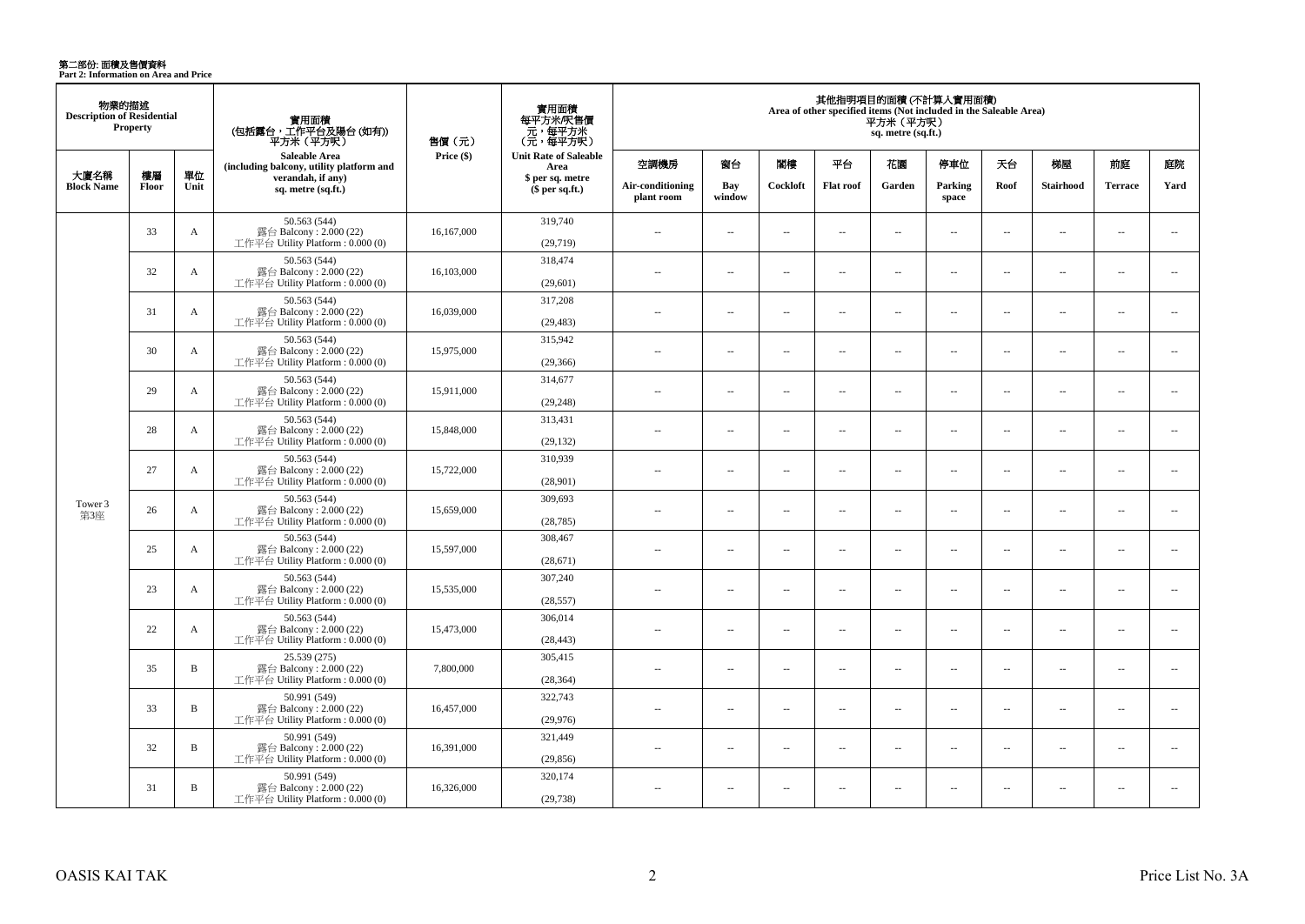| 物業的描述<br><b>Description of Residential</b> | Property |               | 實用面積<br>(包括露台,工作平台及陽台(如有))<br>平方米(平方呎)                                       | 售價(元)      | 實用面積<br>每平方米/呎售價<br>- 元, 每平方米<br>(元, 每平方呎) |                                |                          |                          | Area of other specified items (Not included in the Saleable Area) | 平方米 (平方呎)<br>sq. metre (sq.ft.) | 其他指明項目的面積 (不計算入實用面積)     |                          |                          |                          |                             |
|--------------------------------------------|----------|---------------|------------------------------------------------------------------------------|------------|--------------------------------------------|--------------------------------|--------------------------|--------------------------|-------------------------------------------------------------------|---------------------------------|--------------------------|--------------------------|--------------------------|--------------------------|-----------------------------|
| 大廈名稱                                       | 樓層       | 單位            | <b>Saleable Area</b><br>(including balcony, utility platform and             | Price (\$) | <b>Unit Rate of Saleable</b><br>Area       | 空調機房                           | 窗台                       | 閣樓                       | 平台                                                                | 花園                              | 停車位                      | 天台                       | 梯屋                       | 前庭                       | 庭院                          |
| <b>Block Name</b>                          | Floor    | Unit          | verandah, if any)<br>sq. metre (sq.ft.)                                      |            | \$ per sq. metre<br>\$per sq.ft.)          | Air-conditioning<br>plant room | Bay<br>window            | Cockloft                 | <b>Flat</b> roof                                                  | Garden                          | Parking<br>space         | Roof                     | Stairhood                | <b>Terrace</b>           | Yard                        |
|                                            | 30       | $\, {\bf B}$  | 50.991 (549)<br>露台 Balcony: 2.000 (22)<br>工作平台 Utility Platform: 0.000 (0)   | 16,261,000 | 318,899<br>(29,619)                        | $\ddot{\phantom{a}}$           | $\overline{\phantom{a}}$ | $\sim$                   | μ.                                                                | $\sim$                          | $\sim$                   | $\overline{\phantom{a}}$ | Ξ.                       | $\ddot{\phantom{a}}$     | $\sim$                      |
|                                            | 29       | $\, {\bf B}$  | 50.991 (549)<br>露台 Balcony: 2.000 (22)<br>工作平台 Utility Platform: 0.000 (0)   | 16,196,000 | 317,625<br>(29, 501)                       | $\sim$                         | $\overline{a}$           | $\sim$                   | $\sim$                                                            | $\sim$                          | $\sim$                   | $\sim$                   | $\sim$                   | $\sim$                   | $\mathcal{L}_{\mathcal{A}}$ |
|                                            | 28       | $\, {\bf B}$  | 50.991 (549)<br>露台 Balcony: 2.000 (22)<br>工作平台 Utility Platform: 0.000 (0)   | 16,132,000 | 316,370<br>(29, 384)                       | $\overline{\phantom{a}}$       | $\overline{\phantom{a}}$ | $\overline{\phantom{a}}$ | --                                                                | $\overline{\phantom{a}}$        | $\overline{\phantom{a}}$ | $\overline{\phantom{a}}$ | $\overline{\phantom{a}}$ | $\overline{\phantom{a}}$ | $\overline{\phantom{a}}$    |
|                                            | 26       | B             | 50.991 (549)<br>露台 Balcony: 2.000 (22)<br>工作平台 Utility Platform: 0.000 (0)   | 15,940,000 | 312,604<br>(29, 035)                       | $\sim$                         | $\overline{\phantom{a}}$ | $\sim$                   | $\sim$                                                            | $\overline{\phantom{a}}$        | $\sim$                   | $\sim$                   | $\sim$                   | $\overline{\phantom{a}}$ | $\overline{\phantom{a}}$    |
|                                            | 25       | B             | 50.991 (549)<br>露台 Balcony: 2.000 (22)<br>工作平台 Utility Platform: 0.000 (0)   | 15,876,000 | 311,349<br>(28,918)                        |                                | μ.                       | ÷.                       | μ.                                                                | $\sim$                          | $\sim$                   | $\sim$                   | Ξ.                       | $\ddot{\phantom{a}}$     | $\sim$                      |
|                                            | 21       | $\, {\bf B}$  | 50.991 (549)<br>露台 Balcony: 2.000 (22)<br>工作平台 Utility Platform: 0.000 (0)   | 15,687,000 | 307,643<br>(28, 574)                       | ×.                             | $\sim$                   | $\sim$                   | $\sim$                                                            | $\sim$                          | $\sim$                   | $\sim$                   | $\overline{a}$           | $\sim$                   | $\sim$                      |
|                                            | 20       | $\, {\bf B}$  | 50.991 (549)<br>露台 Balcony: 2.000 (22)<br>工作平台 Utility Platform: 0.000 (0)   | 15,625,000 | 306,427<br>(28, 461)                       | $\sim$                         | $\overline{\phantom{a}}$ | $\sim$                   | μ.                                                                | $\overline{\phantom{a}}$        | $\overline{\phantom{a}}$ | $\overline{\phantom{a}}$ | $\overline{\phantom{a}}$ | $\overline{\phantom{a}}$ | $\overline{\phantom{a}}$    |
| Tower 3                                    | 17       | $\, {\bf B}$  | 50.991 (549)<br>露台 Balcony: 2.000 (22)<br>工作平台 Utility Platform: 0.000 (0)   | 15,378,000 | 301.583<br>(28,011)                        | $\sim$                         | $\overline{a}$           | $\sim$                   | $\sim$                                                            | $\overline{a}$                  | $\sim$                   | $\overline{\phantom{a}}$ | $\overline{\phantom{a}}$ | $\sim$                   | $\sim$                      |
| 第3座                                        | 16       | $\, {\bf B}$  | 50.991 (549)<br>露台 Balcony: 2.000 (22)<br>工作平台 Utility Platform: 0.000 (0)   | 15,316,000 | 300,367<br>(27, 898)                       | $\overline{\phantom{a}}$       | $\sim$                   | $\sim$                   | $\sim$                                                            | $\sim$                          | $\sim$                   | $\overline{\phantom{a}}$ | $\overline{a}$           | $\sim$                   | $\ddot{\phantom{a}}$        |
|                                            | 10       | $\, {\bf B}$  | 50.991 (549)<br>露台 Balcony: 2.000 (22)<br>工作平台 Utility Platform : 0.000 (0)  | 15,074,000 | 295,621<br>(27, 457)                       | $\sim$                         | $\sim$                   | $\sim$                   | $\sim$                                                            | $\sim$ $\sim$                   | $\overline{\phantom{a}}$ | $\sim$                   | $\sim$                   | $\overline{\phantom{a}}$ | $\overline{\phantom{a}}$    |
|                                            | 6        | B             | 50.991 (549)<br>露台 Balcony: 2.000 (22)<br>工作平台 Utility Platform : 0.000 (0)  | 14,776,000 | 289,777<br>(26,914)                        |                                | $\overline{\phantom{a}}$ | $\sim$                   | μ.                                                                | $\sim$                          | $\sim$                   | $\overline{\phantom{a}}$ | Ξ.                       | $\ddot{\phantom{a}}$     | $\sim$                      |
|                                            | 33       | $\mathcal{C}$ | 25.524 (275)<br>露台 Balcony: 2.000 (22)<br>工作平台 Utility Platform : 0.000 (0)  | 7,783,000  | 304,929<br>(28, 302)                       | $\sim$                         | $\overline{a}$           | $\sim$                   | $\sim$                                                            | $\overline{a}$                  | $\sim$                   | $\overline{\phantom{a}}$ | $\overline{\phantom{a}}$ | $\sim$                   | $\sim$                      |
|                                            | 32       | $\mathsf C$   | 25.524 (275)<br>露台 Balcony: 2.000 (22)<br>工作平台 Utility Platform : 0.000 (0)  | 7,760,000  | 304,028<br>(28, 218)                       | 44                             | $\overline{\phantom{a}}$ | $\sim$                   | μ.                                                                | $\overline{\phantom{a}}$        | $\sim$                   | $\overline{\phantom{a}}$ | Ξ.                       | $\ddot{\phantom{a}}$     | $\sim$                      |
|                                            | 31       | $\mathsf{C}$  | 25.524 (275)<br>露台 Balcony: 2.000 (22)<br>工作平台 Utility Platform : 0.000 (0)  | 7,737,000  | 303,126<br>(28, 135)                       | $\sim$                         | $\sim$                   | $\sim$                   | $\sim$                                                            | $\sim$ $\sim$                   | $\sim$                   | $\sim$                   | $\sim$                   | $\sim$                   | $\sim$                      |
|                                            | 30       | $\mathcal{C}$ | 25.524 (275)<br>露台 Balcony: 2.000 (22)<br>工作平台 Utility Platform : $0.000(0)$ | 7,713,000  | 302,186<br>(28,047)                        | $\sim$                         | $\overline{\phantom{a}}$ | $\sim$                   | μ.                                                                | $\overline{\phantom{a}}$        | $\sim$                   | $\overline{\phantom{a}}$ | $\overline{\phantom{a}}$ | $\sim$                   | $\sim$                      |
|                                            | 29       | $\mathsf{C}$  | 25.524 (275)<br>露台 Balcony: 2.000 (22)<br>工作平台 Utility Platform: 0.000 (0)   | 7,690,000  | 301,285<br>(27,964)                        | $\sim$                         | $\sim$                   | $\sim$                   | $\sim$                                                            | $\sim$ $\sim$                   | $\sim$                   | $\sim$                   | $\sim$                   | $\sim$                   | $\sim$                      |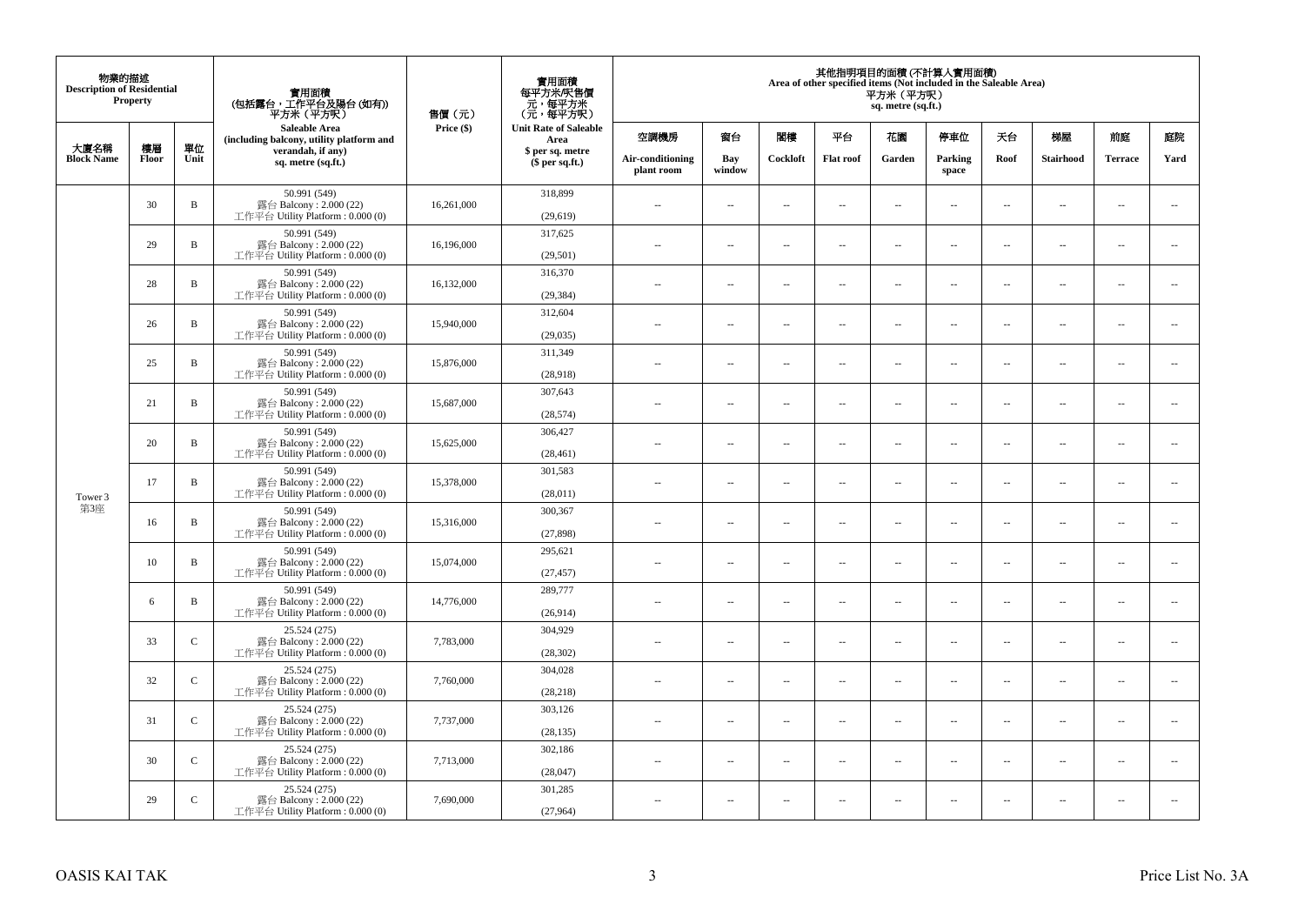| 物業的描述<br><b>Description of Residential</b> | <b>Property</b> |              | 實用面積<br>(包括露台,工作平台及陽台(如有))<br>平方米(平方呎)                                       | 售價(元)      | 實用面積<br>每平方米/呎售價<br>- 元, 每平方米<br>(元, 每平方呎) |                                |                          |                          |                  | 平方米(平方呎)<br>sq. metre (sq.ft.) | 其他指明項目的面積 (不計算入實用面積)<br>Area of other specified items (Not included in the Saleable Area) |                          |                          |                      |                          |
|--------------------------------------------|-----------------|--------------|------------------------------------------------------------------------------|------------|--------------------------------------------|--------------------------------|--------------------------|--------------------------|------------------|--------------------------------|-------------------------------------------------------------------------------------------|--------------------------|--------------------------|----------------------|--------------------------|
|                                            | 樓層              | 單位           | <b>Saleable Area</b><br>(including balcony, utility platform and             | Price (\$) | <b>Unit Rate of Saleable</b><br>Area       | 空調機房                           | 窗台                       | 閣樓                       | 平台               | 花園                             | 停車位                                                                                       | 天台                       | 梯屋                       | 前庭                   | 庭院                       |
| 大廈名稱<br><b>Block Name</b>                  | Floor           | Unit         | verandah, if any)<br>sq. metre (sq.ft.)                                      |            | \$ per sq. metre<br>$$$ per sq.ft.)        | Air-conditioning<br>plant room | Bay<br>window            | Cockloft                 | <b>Flat</b> roof | Garden                         | Parking<br>space                                                                          | Roof                     | Stairhood                | <b>Terrace</b>       | Yard                     |
|                                            | 28              | $\mathsf{C}$ | 25.524 (275)<br>露台 Balcony: 2.000 (22)<br>工作平台 Utility Platform: 0.000 (0)   | 7,667,000  | 300,384<br>(27, 880)                       | $\ddot{\phantom{a}}$           | $\overline{\phantom{a}}$ | $\sim$                   | μ.               | $\sim$                         | $\sim$                                                                                    | $\overline{\phantom{a}}$ | $\overline{\phantom{a}}$ | $\ddot{\phantom{a}}$ | $\overline{\phantom{a}}$ |
|                                            | 27              | $\mathbf C$  | 25.524 (275)<br>露台 Balcony: 2.000 (22)<br>工作平台 Utility Platform: 0.000 (0)   | 7,613,000  | 298,268<br>(27, 684)                       | $\sim$                         | $\overline{\phantom{a}}$ | $\sim$                   | μ.               | $\overline{a}$                 | $\sim$                                                                                    | $\sim$                   | $\overline{\phantom{a}}$ | $\ddot{\phantom{a}}$ | $\overline{\phantom{a}}$ |
|                                            | 26              | $\mathbf C$  | 25.524 (275)<br>露台 Balcony: 2.000 (22)<br>工作平台 Utility Platform : $0.000(0)$ | 7,590,000  | 297,367<br>(27,600)                        | $\sim$                         | $\overline{\phantom{a}}$ | $\sim$                   | μ.               | $\ldots$                       | $\overline{\phantom{a}}$                                                                  | $\overline{\phantom{a}}$ | $\overline{\phantom{a}}$ | $\ldots$             | $\overline{\phantom{a}}$ |
|                                            | 32              | E            | 31.534 (339)<br>露台 Balcony: 2.000 (22)<br>工作平台 Utility Platform: 0.000 (0)   | 9,488,000  | 300,882<br>(27,988)                        | $\sim$                         | $\sim$                   | $\sim$                   | $\sim$           | $\sim$ $\sim$                  | $\sim$                                                                                    | $\overline{\phantom{a}}$ | $\sim$                   | $\sim$               | $\overline{\phantom{a}}$ |
|                                            | 31              | $\mathbf E$  | 31.534 (339)<br>露台 Balcony: 2.000 (22)<br>工作平台 Utility Platform: 0.000 (0)   | 9,460,000  | 299,994<br>(27,906)                        |                                | $\overline{\phantom{a}}$ | $\sim$                   | $\overline{a}$   | $\sim$                         | $\sim$                                                                                    | $\sim$                   | Ξ.                       | $\ddot{\phantom{a}}$ | $\sim$                   |
|                                            | 28              | E            | 31.534 (339)<br>露台 Balcony: 2.000 (22)<br>工作平台 Utility Platform: 0.000 (0)   | 9,374,000  | 297,266<br>(27, 652)                       | $\sim$                         | $\overline{a}$           | $\sim$                   | $\sim$           | $\overline{a}$                 | $\sim$                                                                                    | $\sim$                   | $\overline{a}$           | $\overline{a}$       | $\sim$                   |
|                                            | 27              | $\mathbf E$  | 31.534 (339)<br>露台 Balcony: 2.000 (22)<br>工作平台 Utility Platform: 0.000 (0)   | 9,309,000  | 295,205<br>(27, 460)                       | $\sim$                         | ۰.                       | $\sim$                   | $\sim$           | $\overline{\phantom{a}}$       | $\sim$                                                                                    | $\overline{\phantom{a}}$ | $\overline{\phantom{a}}$ | $\sim$               | $\overline{\phantom{a}}$ |
| Tower 3                                    | 23              | E            | 31.534 (339)<br>露台 Balcony: 2.000 (22)<br>工作平台 Utility Platform: 0.000 (0)   | 9,225,000  | 292,541<br>(27, 212)                       | $\sim$                         | $\sim$                   | $\sim$                   | $\sim$           | $\sim$                         | $\sim$                                                                                    | $\overline{\phantom{a}}$ | $\sim$                   | $\sim$               | $\sim$                   |
| 第3座                                        | 22              | $\mathbf E$  | 31.534 (339)<br>露台 Balcony: 2.000 (22)<br>工作平台 Utility Platform: 0.000 (0)   | 9,197,000  | 291,653<br>(27, 130)                       | $\overline{\phantom{a}}$       | $\overline{\phantom{a}}$ | $\sim$                   | μ.               | $\sim$                         | $\sim$                                                                                    | $\overline{\phantom{a}}$ | $\sim$                   | $\ddot{\phantom{a}}$ | $\overline{\phantom{a}}$ |
|                                            | 19              | E            | 31.534 (339)<br>露台 Balcony: 2.000 (22)<br>工作平台 Utility Platform: 0.000 (0)   | 9,114,000  | 289,021<br>(26, 885)                       | $\sim$                         | $\overline{\phantom{a}}$ | $\sim$                   | μ.               | $\overline{a}$                 | $\sim$                                                                                    | $\sim$                   | $\sim$                   | $\ddot{\phantom{a}}$ | $\overline{\phantom{a}}$ |
|                                            | 18              | $\mathbf E$  | 31.534 (339)<br>露台 Balcony: 2.000 (22)<br>工作平台 Utility Platform : $0.000(0)$ | 9,086,000  | 288,133<br>(26, 802)                       | $\overline{\phantom{a}}$       | $\ldots$                 | $\sim$                   | $\sim$           | $\overline{\phantom{a}}$       | $\overline{\phantom{a}}$                                                                  | $\overline{\phantom{a}}$ | $\overline{a}$           | $\ldots$             | $\sim$                   |
|                                            | 15              | E            | 31.534 (339)<br>露台 Balcony: 2.000 (22)<br>工作平台 Utility Platform: 0.000 (0)   | 8,968,000  | 284,391<br>(26, 454)                       | ×.                             | $\sim$                   | $\sim$                   | $\sim$           | $\sim$ $\sim$                  | $\sim$                                                                                    | $\overline{\phantom{a}}$ | $\sim$                   | $\sim$               | $\sim$                   |
|                                            | 12              | E            | 31.534 (339)<br>露台 Balcony: 2.000 (22)<br>工作平台 Utility Platform : 0.000 (0)  | 8,941,000  | 283,535<br>(26, 375)                       | $\overline{\phantom{a}}$       | $\overline{\phantom{a}}$ | $\sim$                   | $\overline{a}$   | $\overline{\phantom{a}}$       | $\sim$                                                                                    | $\overline{\phantom{a}}$ | $\overline{\phantom{a}}$ | $\ddot{\phantom{a}}$ | $\sim$                   |
|                                            | 8               | E            | 31.534 (339)<br>露台 Balcony: 2.000 (22)<br>工作平台 Utility Platform: 0.000 (0)   | 8,833,000  | 280,110<br>(26,056)                        | $\sim$                         | $\overline{\phantom{a}}$ | $\sim$                   | $\sim$           | $\overline{a}$                 | $\sim$                                                                                    | $\sim$                   | $\overline{\phantom{a}}$ | $\ddot{\phantom{a}}$ | $\sim$                   |
|                                            | $7\phantom{.0}$ | $\mathbf E$  | 31.534 (339)<br>露台 Balcony: 2.000 (22)<br>工作平台 Utility Platform: 0.000 (0)   | 8,763,000  | 277,891<br>(25, 850)                       | $\sim$ $-$                     | $\overline{\phantom{a}}$ | $\sim$                   | μ.               | $\overline{\phantom{a}}$       | $\sim$                                                                                    | $\overline{\phantom{a}}$ | $\overline{\phantom{a}}$ | $\ddot{\phantom{a}}$ | $\sim$                   |
|                                            | 32              | $\rm F$      | 33.448 (360)<br>露台 Balcony: 2.000 (22)<br>工作平台 Utility Platform: 0.000 (0)   | 9,704,000  | 290,122<br>(26,956)                        | 44                             | $\overline{\phantom{a}}$ | $\overline{\phantom{a}}$ | --               | $\overline{\phantom{a}}$       | $\overline{\phantom{a}}$                                                                  | $\overline{\phantom{a}}$ | $\overline{\phantom{a}}$ | $\ddotsc$            | $\sim$                   |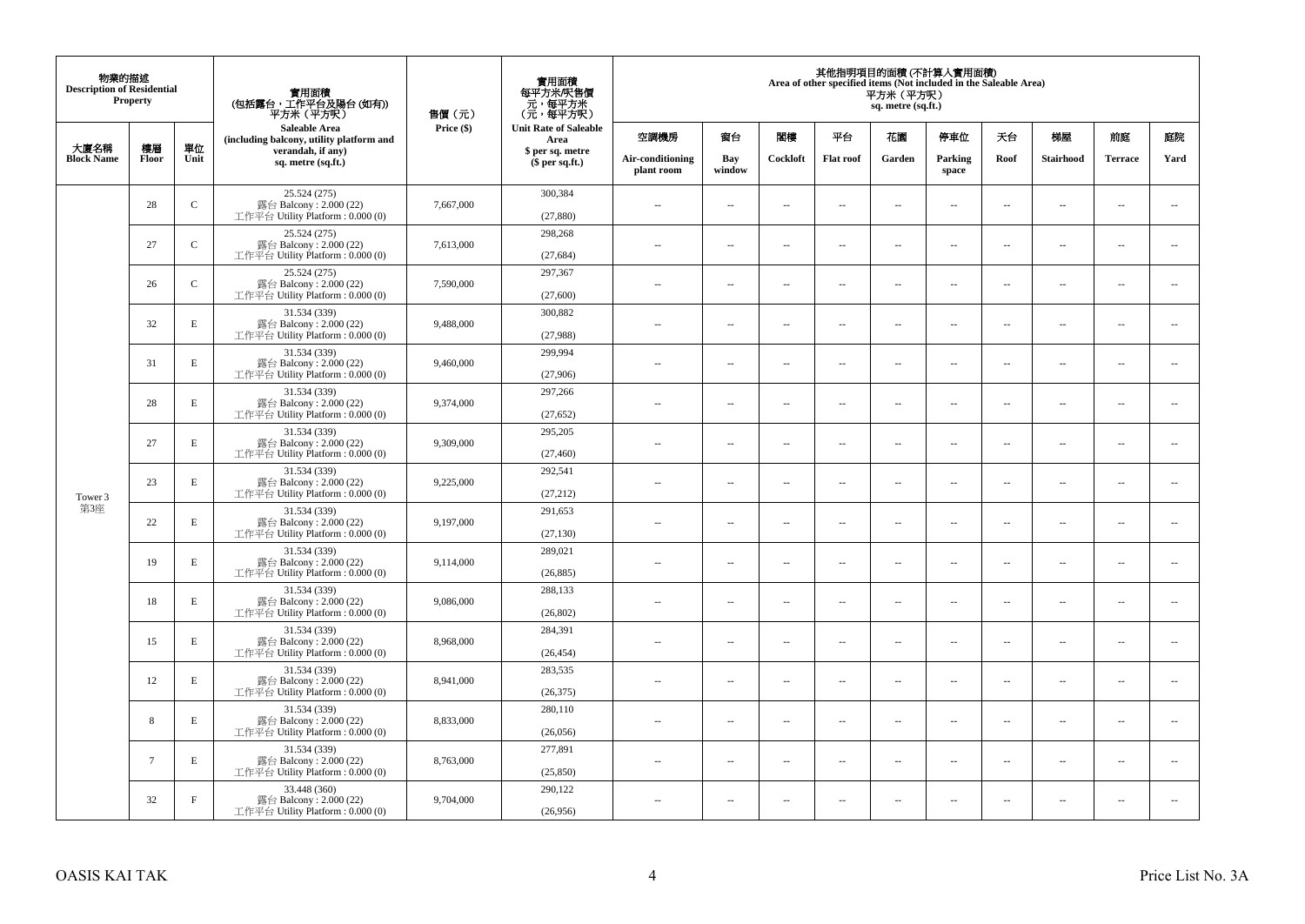| 物業的描述<br><b>Description of Residential</b> | <b>Property</b> |              | 實用面積<br>(包括露台,工作平台及陽台 (如有))<br>平方米 (平方呎)<br><b>Saleable Area</b>             | 售價(元)      | 實用面積<br>每平方米/呎售價<br>- 元, 每平方米<br>(元, 每平方呎) | 其他指明項目的面積 (不計算入實用面積)<br>Area of other specified items (Not included in the Saleable Area)<br>平方米(平方呎)<br>sq. metre (sq.ft.) |                          |                          |                          |                                     |                                |                          |                          |                  |                          |                  |      |           |                |      |
|--------------------------------------------|-----------------|--------------|------------------------------------------------------------------------------|------------|--------------------------------------------|-----------------------------------------------------------------------------------------------------------------------------|--------------------------|--------------------------|--------------------------|-------------------------------------|--------------------------------|--------------------------|--------------------------|------------------|--------------------------|------------------|------|-----------|----------------|------|
|                                            |                 |              | (including balcony, utility platform and                                     | Price (\$) | <b>Unit Rate of Saleable</b><br>Area       | 空調機房                                                                                                                        | 窗台                       | 閣樓                       | 平台                       | 花園                                  | 停車位                            | 天台                       | 梯屋                       | 前庭               | 庭院                       |                  |      |           |                |      |
| 大廈名稱<br><b>Block Name</b>                  | 樓層<br>Floor     | 單位<br>Unit   | verandah, if any)<br>sq. metre (sq.ft.)                                      |            |                                            |                                                                                                                             |                          |                          |                          | \$ per sq. metre<br>$$$ per sq.ft.) | Air-conditioning<br>plant room | Bay<br>window            | Cockloft                 | <b>Flat roof</b> | Garden                   | Parking<br>space | Roof | Stairhood | <b>Terrace</b> | Yard |
|                                            | 31              | $\rm F$      | 33.448 (360)<br>露台 Balcony: 2.000 (22)<br>工作平台 Utility Platform: 0.000 (0)   | 9,675,000  | 289,255<br>(26, 875)                       | $\sim$                                                                                                                      | $\overline{\phantom{a}}$ | $\ddotsc$                | $\sim$                   | μ.                                  | $\sim$                         | $\overline{\phantom{a}}$ | $\overline{\phantom{a}}$ | $\sim$           | $\sim$                   |                  |      |           |                |      |
|                                            | 28              | $_{\rm F}$   | 33.448 (360)<br>露台 Balcony: 2.000 (22)<br>工作平台 Utility Platform : $0.000(0)$ | 9,587,000  | 286,624<br>(26, 631)                       | $\sim$                                                                                                                      | $\sim$                   | ÷.                       | $\sim$                   | μ.                                  | $\sim$                         | $\sim$                   | $\overline{\phantom{a}}$ | $\sim$           | $\sim$                   |                  |      |           |                |      |
|                                            | 27              | $_{\rm F}$   | 33.448 (360)<br>露台 Balcony: 2.000 (22)<br>工作平台 Utility Platform : $0.000(0)$ | 9,520,000  | 284,621<br>(26, 444)                       | $-$                                                                                                                         | ÷.                       | $\sim$                   | $\sim$                   | μ.                                  | $\sim$                         | $\overline{\phantom{a}}$ | $\overline{\phantom{a}}$ | $\sim$           | $\overline{\phantom{a}}$ |                  |      |           |                |      |
|                                            | 23              | $\rm F$      | 33.448 (360)<br>露台 Balcony: 2.000 (22)<br>工作平台 Utility Platform: 0.000 (0)   | 9,434,000  | 282,050<br>(26, 206)                       | $\sim$                                                                                                                      | $\overline{\phantom{a}}$ | $\sim$                   | $\sim$                   | $\sim$                              | $\sim$                         | $\sim$                   | $\sim$                   | $\sim$           | $\sim$                   |                  |      |           |                |      |
|                                            | 22              | $\rm F$      | 33.448 (360)<br>露台 Balcony: 2.000 (22)<br>工作平台 Utility Platform: 0.000 (0)   | 9,406,000  | 281,213<br>(26, 128)                       |                                                                                                                             | $\sim$                   | $\ddotsc$                | $\sim$                   | $\overline{\phantom{a}}$            | $\sim$                         | $\sim$                   | $\overline{\phantom{a}}$ | $\sim$           | $\sim$                   |                  |      |           |                |      |
| Tower 3<br>第3座                             | 19              | $_{\rm F}$   | 33.448 (360)<br>露台 Balcony: 2.000 (22)<br>工作平台 Utility Platform: 0.000 (0)   | 9,321,000  | 278,671<br>(25,892)                        | $\sim$                                                                                                                      | $\sim$                   | $\sim$                   | $\sim$                   | $\overline{a}$                      | $\sim$                         | $\sim$                   | $\overline{\phantom{a}}$ | $\sim$           | $\sim$                   |                  |      |           |                |      |
|                                            | 18              | $_{\rm F}$   | 33.448 (360)<br>露台 Balcony: 2.000 (22)<br>工作平台 Utility Platform : $0.000(0)$ | 9,292,000  | 277,804<br>(25, 811)                       | $\sim$                                                                                                                      | $\overline{\phantom{a}}$ | $\overline{\phantom{a}}$ | $\sim$                   | ۰.                                  | $\sim$                         | $\overline{\phantom{a}}$ | ۰.                       | $\sim$           | $\overline{\phantom{a}}$ |                  |      |           |                |      |
|                                            | 15              | $\mathbf{F}$ | 33.448 (360)<br>露台 Balcony: 2.000 (22)<br>工作平台 Utility Platform: 0.000 (0)   | 9,172,000  | 274,217<br>(25, 478)                       | $\sim$                                                                                                                      | $\sim$                   | $\sim$                   | $\sim$                   | $\overline{a}$                      | $\sim$                         | $\sim$                   | $\sim$                   | $\sim$           | $\sim$                   |                  |      |           |                |      |
|                                            | 12              | $_{\rm F}$   | 33.448 (360)<br>露台 Balcony: 2.000 (22)<br>工作平台 Utility Platform: 0.000 (0)   | 9,144,000  | 273,380<br>(25, 400)                       | $\overline{a}$                                                                                                              | $\sim$                   | $\sim$                   | $\sim$                   | μ.                                  | $\sim$                         | $\overline{\phantom{a}}$ | $\overline{\phantom{a}}$ | $\sim$           | $\overline{\phantom{a}}$ |                  |      |           |                |      |
|                                            | 8               | $_{\rm F}$   | 33.448 (360)<br>露台 Balcony: 2.000 (22)<br>工作平台 Utility Platform: 0.000 (0)   | 9,034,000  | 270,091<br>(25,094)                        | $\overline{a}$                                                                                                              | $\sim$                   | ÷.                       | $\sim$                   | μ.                                  | $\sim$                         | $\sim$                   | $\overline{\phantom{a}}$ | $\sim$           | $\sim$                   |                  |      |           |                |      |
|                                            | $7\phantom{.0}$ | $_{\rm F}$   | 33.448 (360)<br>露台 Balcony: 2.000 (22)<br>工作平台 Utility Platform: 0.000 (0)   | 8,962,000  | 267,938<br>(24, 894)                       | $-$                                                                                                                         | ÷.                       | $\sim$                   | $\sim$                   | $\overline{a}$                      | $\sim$                         | $\overline{\phantom{a}}$ | $\overline{\phantom{a}}$ | $\sim$           | $\sim$                   |                  |      |           |                |      |
|                                            | 35              | B            | 33.862 (364)<br>露台 Balcony: 2.000 (22)<br>工作平台 Utility Platform: 0.000 (0)   | 9,729,000  | 287,313<br>(26, 728)                       | $\sim$                                                                                                                      | $\sim$                   | $\sim$                   | $\sim$                   | $\overline{a}$                      | $\sim$                         | $\sim$                   | $\sim$                   | $\sim$           | $\sim$                   |                  |      |           |                |      |
| Tower 5<br>第5座                             | 33              | B            | 49.646 (534)<br>露台 Balcony: 2.000 (22)<br>工作平台 Utility Platform: 0.000 (0)   | 16,001,000 | 322,302<br>(29,964)                        | $\overline{a}$                                                                                                              | $\sim$                   | $\overline{\phantom{a}}$ | $\sim$                   | μ.                                  | $\sim$                         | $\sim$                   | $\overline{\phantom{a}}$ | $\sim$           | $\sim$                   |                  |      |           |                |      |
|                                            | 32              | B            | 49.646 (534)<br>露台 Balcony: 2.000 (22)<br>工作平台 Utility Platform : $0.000(0)$ | 15,937,000 | 321,013<br>(29, 845)                       | $\overline{a}$                                                                                                              | $\overline{\phantom{a}}$ | $\sim$                   | $\sim$                   | $\overline{a}$                      | $\sim$                         | $\sim$                   | $\overline{\phantom{a}}$ | $\sim$           | $\sim$                   |                  |      |           |                |      |
|                                            | 31              | B            | 49.646 (534)<br>露台 Balcony: 2.000 (22)<br>工作平台 Utility Platform : $0.000(0)$ | 15,874,000 | 319,744<br>(29, 727)                       | $-$                                                                                                                         | $\sim$                   | $\sim$                   | $\sim$                   | ۰.                                  | $\sim$                         | $\overline{\phantom{a}}$ | $\overline{\phantom{a}}$ | $\sim$           | $\sim$                   |                  |      |           |                |      |
|                                            | 30              | B            | 49.646 (534)<br>露台 Balcony: 2.000 (22)<br>工作平台 Utility Platform: 0.000 (0)   | 15,811,000 | 318,475<br>(29,609)                        | ٠.                                                                                                                          | $\overline{\phantom{a}}$ | $\ddotsc$                | $\overline{\phantom{a}}$ | $\overline{\phantom{a}}$            | $\sim$                         | $\overline{\phantom{a}}$ | $\overline{\phantom{a}}$ | 4                | $\sim$                   |                  |      |           |                |      |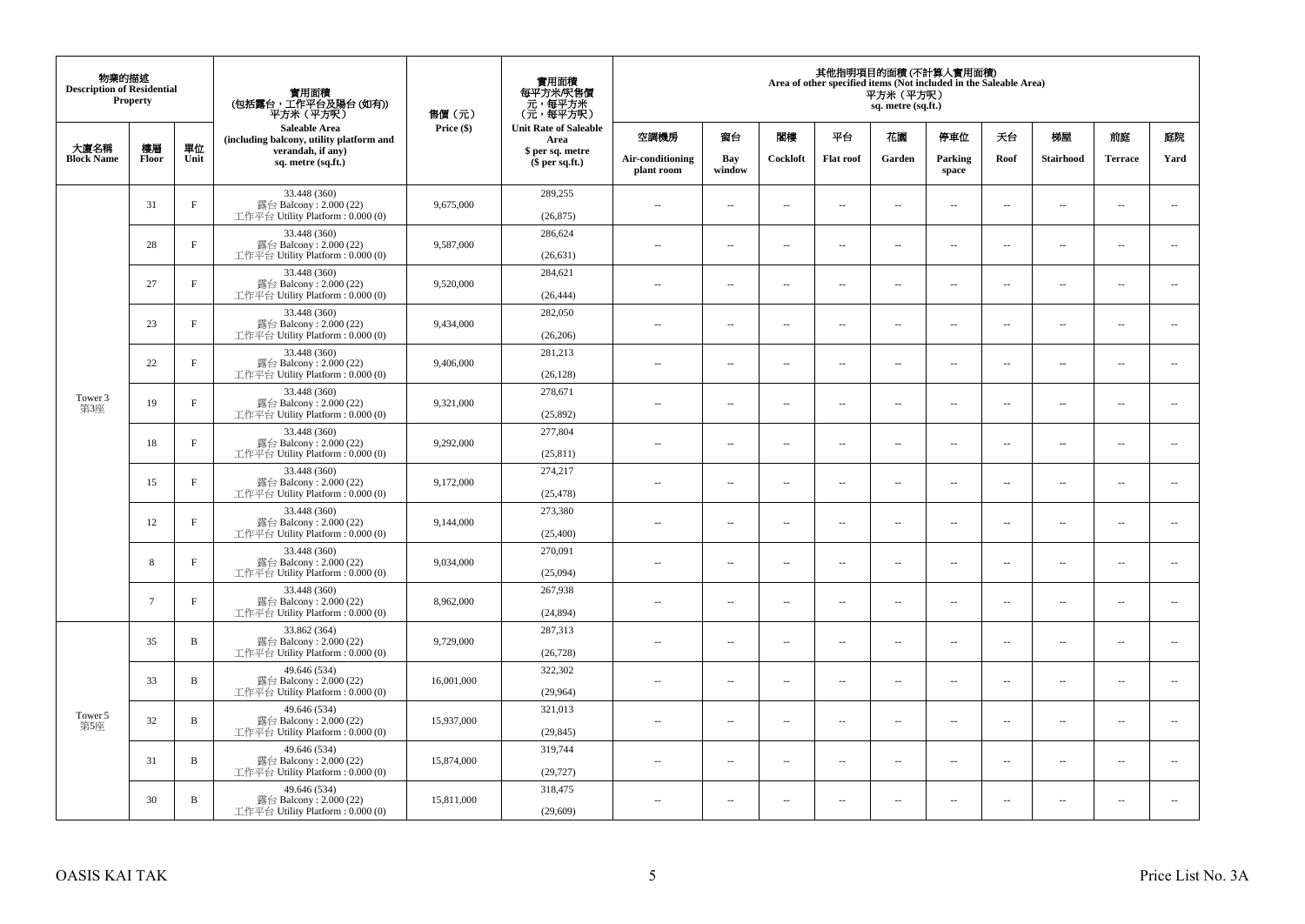| 物業的描述<br><b>Description of Residential</b> | <b>Property</b> |               | 實用面積<br>(包括露台,工作平台及陽台(如有))<br>平方米(平方呎)                                      | 售價(元)      | 實用面積<br>每平方米/呎售價<br>- 元, 每平方米<br>(元, 每平方呎) |                                |                          |                          | Area of other specified items (Not included in the Saleable Area) | 平方米 (平方呎)<br>sq. metre (sq.ft.) | 其他指明項目的面積 (不計算入實用面積)     |                          |                          |                          |                          |
|--------------------------------------------|-----------------|---------------|-----------------------------------------------------------------------------|------------|--------------------------------------------|--------------------------------|--------------------------|--------------------------|-------------------------------------------------------------------|---------------------------------|--------------------------|--------------------------|--------------------------|--------------------------|--------------------------|
| 大廈名稱                                       | 樓層              | 單位            | <b>Saleable Area</b><br>(including balcony, utility platform and            | Price (\$) | <b>Unit Rate of Saleable</b><br>Area       | 空調機房                           | 窗台                       | 閣樓                       | 平台                                                                | 花園                              | 停車位                      | 天台                       | 梯屋                       | 前庭                       | 庭院                       |
| <b>Block Name</b>                          | Floor           | Unit          | verandah, if any)<br>sq. metre (sq.ft.)                                     |            | \$ per sq. metre<br>\$per sq.ft.)          | Air-conditioning<br>plant room | Bay<br>window            | Cockloft                 | <b>Flat</b> roof                                                  | Garden                          | Parking<br>space         | Roof                     | Stairhood                | <b>Terrace</b>           | Yard                     |
|                                            | 29              | $\, {\bf B}$  | 49.646 (534)<br>露台 Balcony: 2.000 (22)<br>工作平台 Utility Platform: 0.000 (0)  | 15,748,000 | 317,206<br>(29, 491)                       | $\ddot{\phantom{a}}$           | $\overline{\phantom{a}}$ | $\sim$                   | μ.                                                                | $\sim$                          | $\sim$                   | $\overline{\phantom{a}}$ | Ξ.                       | $\ddot{\phantom{a}}$     | $\overline{\phantom{a}}$ |
|                                            | 26              | $\, {\bf B}$  | 49.646 (534)<br>露台 Balcony: 2.000 (22)<br>工作平台 Utility Platform: 0.000 (0)  | 15,498,000 | 312,170<br>(29,022)                        | $\sim$                         | $\overline{a}$           | $\sim$                   | $\sim$                                                            | $\sim$                          | $\sim$                   | $\sim$                   | $\sim$                   | $\sim$                   | $\mathbf{u}$             |
|                                            | 25              | $\, {\bf B}$  | 49.646 (534)<br>露台 Balcony: 2.000 (22)<br>工作平台 Utility Platform: 0.000 (0)  | 15,437,000 | 310,941<br>(28,908)                        | $\sim$                         | $\overline{\phantom{a}}$ | $\overline{\phantom{a}}$ | --                                                                | $\overline{\phantom{a}}$        | $\overline{\phantom{a}}$ | $\overline{\phantom{a}}$ | $\overline{\phantom{a}}$ | $\overline{\phantom{a}}$ | $\overline{\phantom{a}}$ |
|                                            | 21              | B             | 49.646 (534)<br>露台 Balcony: 2.000 (22)<br>工作平台 Utility Platform: 0.000 (0)  | 15,141,000 | 304,979<br>(28, 354)                       | $\sim$                         | $\overline{\phantom{a}}$ | $\sim$                   | $\sim$                                                            | $\overline{\phantom{a}}$        | $\sim$                   | $\sim$                   | $\sim$                   | $\overline{\phantom{a}}$ | $\sim$                   |
|                                            | 20              | B             | 49.646 (534)<br>露台 Balcony: 2.000 (22)<br>工作平台 Utility Platform: 0.000 (0)  | 15,081,000 | 303,771<br>(28, 242)                       |                                | μ.                       | ÷.                       | μ.                                                                | $\sim$                          | $\sim$                   | $\sim$                   | Ξ.                       | $\ddot{\phantom{a}}$     | $\sim$                   |
|                                            | 17              | $\, {\bf B}$  | 49.646 (534)<br>露台 Balcony: 2.000 (22)<br>工作平台 Utility Platform: 0.000 (0)  | 14,842,000 | 298,957<br>(27,794)                        | ×.                             | $\sim$                   | $\sim$                   | $\sim$                                                            | $\sim$                          | $\sim$                   | $\sim$                   | $\overline{a}$           | $\sim$                   | $\sim$                   |
|                                            | 16              | $\, {\bf B}$  | 49.646 (534)<br>露台 Balcony: 2.000 (22)<br>工作平台 Utility Platform: 0.000 (0)  | 14,783,000 | 297,768<br>(27, 684)                       | $\sim$                         | $\overline{\phantom{a}}$ | $\sim$                   | $\overline{\phantom{a}}$                                          | $\overline{\phantom{a}}$        | $\overline{\phantom{a}}$ | $\overline{\phantom{a}}$ | $\overline{\phantom{a}}$ | $\overline{\phantom{a}}$ | $\overline{\phantom{a}}$ |
| Tower 5                                    | 33              | $\mathsf{C}$  | 47.234 (508)<br>露台 Balcony: 2.000 (22)<br>工作平台 Utility Platform: 0.000 (0)  | 15,560,000 | 329,424<br>(30,630)                        | $\sim$                         | $\overline{a}$           | $\sim$                   | $\sim$                                                            | $\overline{a}$                  | $\sim$                   | $\overline{\phantom{a}}$ | $\overline{\phantom{a}}$ | $\sim$                   | $\overline{\phantom{a}}$ |
| 第5座                                        | 32              | $\mathbf C$   | 47.234 (508)<br>露台 Balcony: 2.000 (22)<br>工作平台 Utility Platform: 0.000 (0)  | 15,498,000 | 328,111<br>(30,508)                        | $\overline{\phantom{a}}$       | $\sim$                   | $\sim$                   | $\sim$                                                            | $\sim$                          | $\sim$                   | $\overline{\phantom{a}}$ | $\overline{a}$           | $\sim$                   | $\ddot{\phantom{a}}$     |
|                                            | 31              | $\mathbf C$   | 47.234 (508)<br>露台 Balcony: 2.000 (22)<br>工作平台 Utility Platform : 0.000 (0) | 15,436,000 | 326,798<br>(30, 386)                       | $\sim$                         | $\sim$                   | $\sim$                   | $\sim$                                                            | $\sim$ $\sim$                   | $\overline{\phantom{a}}$ | $\sim$                   | $\sim$                   | $\overline{\phantom{a}}$ | $\overline{\phantom{a}}$ |
|                                            | 30              | $\mathbf C$   | 47.234 (508)<br>露台 Balcony: 2.000 (22)<br>工作平台 Utility Platform : 0.000 (0) | 15,375,000 | 325,507<br>(30, 266)                       |                                | $\overline{\phantom{a}}$ | $\sim$                   | μ.                                                                | $\sim$                          | $\sim$                   | $\overline{\phantom{a}}$ | Ξ.                       | $\ddot{\phantom{a}}$     | $\sim$                   |
|                                            | 29              | $\mathcal{C}$ | 47.234 (508)<br>露台 Balcony: 2.000 (22)<br>工作平台 Utility Platform : 0.000 (0) | 15,314,000 | 324,216<br>(30, 146)                       | $\sim$                         | $\overline{a}$           | $\sim$                   | $\sim$                                                            | $\overline{a}$                  | $\sim$                   | $\overline{\phantom{a}}$ | $\overline{\phantom{a}}$ | $\sim$                   | $\sim$                   |
|                                            | 28              | $\mathsf C$   | 47.234 (508)<br>露台 Balcony: 2.000 (22)<br>工作平台 Utility Platform : 0.000 (0) | 15,253,000 | 322,924<br>(30,026)                        | 44                             | $\overline{\phantom{a}}$ | $\sim$                   | μ.                                                                | $\overline{\phantom{a}}$        | $\sim$                   | $\overline{\phantom{a}}$ | Ξ.                       | $\ddot{\phantom{a}}$     | $\sim$                   |
|                                            | 27              | $\mathsf{C}$  | 47.234 (508)<br>露台 Balcony: 2.000 (22)<br>工作平台 Utility Platform : 0.000 (0) | 15,132,000 | 320,362<br>(29, 787)                       | $\sim$                         | $\sim$                   | $\sim$                   | $\sim$                                                            | $\sim$ $\sim$                   | $\sim$                   | $\sim$                   | $\sim$                   | $\sim$                   | $\sim$                   |
|                                            | 26              | $\mathsf{C}$  | 47.234 (508)<br>露台 Balcony: 2.000 (22)<br>工作平台 Utility Platform: 0.000 (0)  | 15,071,000 | 319,071<br>(29,667)                        | $\sim$                         | $\overline{\phantom{a}}$ | $\sim$                   | μ.                                                                | $\overline{\phantom{a}}$        | $\sim$                   | $\overline{\phantom{a}}$ | $\overline{\phantom{a}}$ | $\sim$                   | $\sim$                   |
|                                            | 25              | $\mathsf{C}$  | 47.234 (508)<br>露台 Balcony: 2.000 (22)<br>工作平台 Utility Platform: 0.000 (0)  | 15,011,000 | 317,801<br>(29, 549)                       | $\sim$                         | $\sim$                   | $\sim$                   | $\sim$                                                            | $\sim$ $\sim$                   | $\sim$                   | $\overline{\phantom{a}}$ | $\sim$                   | $\sim$                   | $\sim$                   |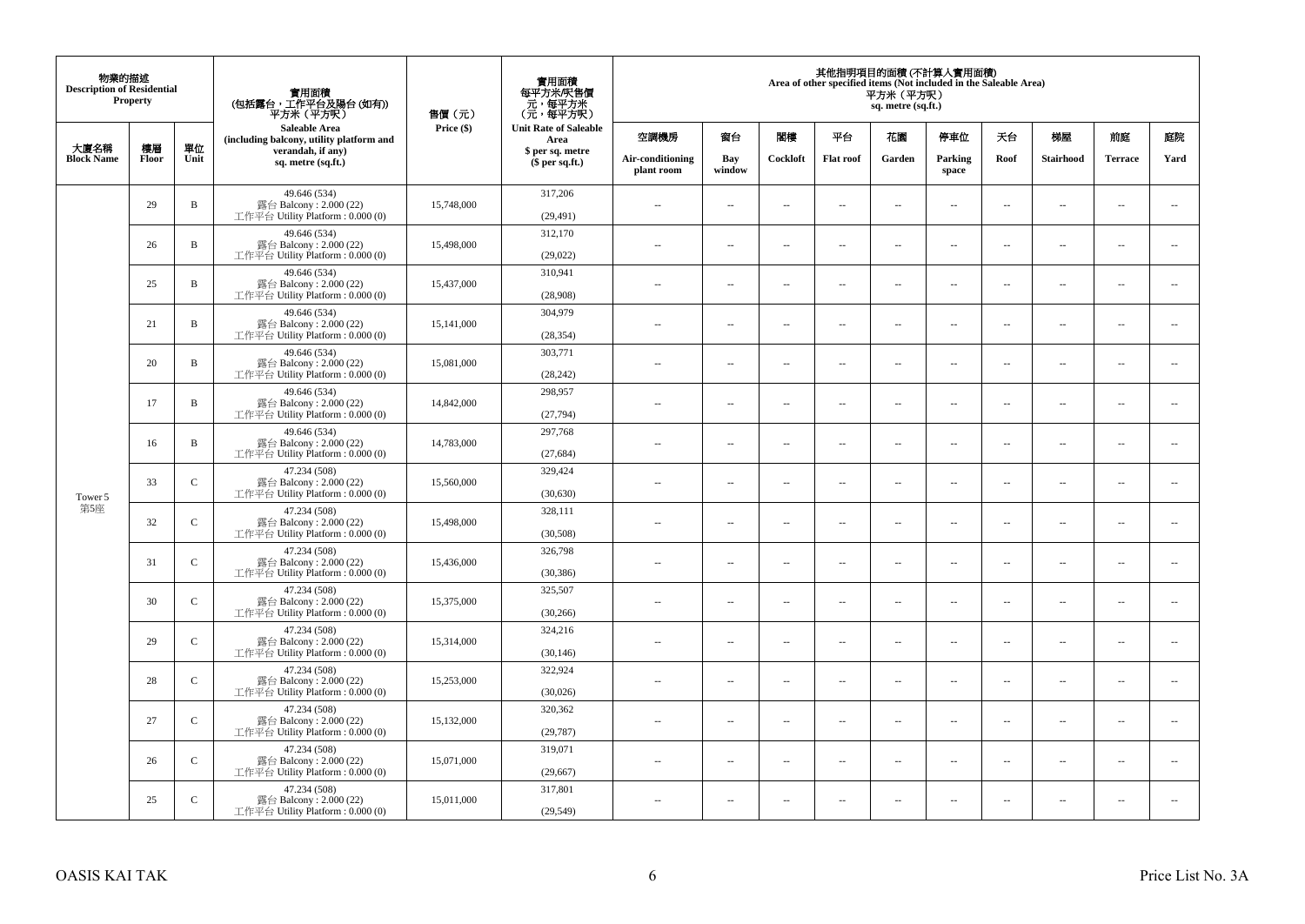| 物業的描述<br><b>Description of Residential</b><br>Property |             |              | 實用面積<br>(包括露台,工作平台及陽台(如有))<br>平方米(平方呎)                                       | 售價(元)      | 實用面積<br>每平方米/呎售價<br>元,每平方米<br>(元,每平方呎) | 其他指明項目的面積 (不計算入實用面積)<br>Area of other specified items (Not included in the Saleable Area)<br>平方米 (平方呎)<br>sq. metre (sq.ft.) |                          |                          |                          |                          |                          |                 |                          |                |                          |
|--------------------------------------------------------|-------------|--------------|------------------------------------------------------------------------------|------------|----------------------------------------|------------------------------------------------------------------------------------------------------------------------------|--------------------------|--------------------------|--------------------------|--------------------------|--------------------------|-----------------|--------------------------|----------------|--------------------------|
|                                                        |             |              | <b>Saleable Area</b><br>(including balcony, utility platform and             | Price (\$) | <b>Unit Rate of Saleable</b><br>Area   | 空調機房                                                                                                                         | 窗台                       | 閣樓                       | 平台                       | 花園                       | 停車位                      | 天台              | 梯屋                       | 前庭             | 庭院                       |
| 大廈名稱<br><b>Block Name</b>                              | 樓層<br>Floor | 單位<br>Unit   | verandah, if any)<br>sq. metre (sq.ft.)                                      |            | \$ per sq. metre<br>$$$ per sq.ft.)    | Air-conditioning<br>plant room                                                                                               | Bay<br>window            | Cockloft                 | <b>Flat roof</b>         | Garden                   | Parking<br>space         | Roof            | <b>Stairhood</b>         | <b>Terrace</b> | Yard                     |
|                                                        | 23          | $\mathbf{C}$ | 47.234 (508)<br>露台 Balcony: 2.000 (22)<br>工作平台 Utility Platform: 0.000 (0)   | 14,951,000 | 316,530<br>(29, 431)                   | $\sim$ $\sim$                                                                                                                | $\sim$                   | $\sim$                   | $\overline{\phantom{a}}$ | $\overline{\phantom{a}}$ | $\sim$                   | $\sim$          | $\overline{\phantom{a}}$ | $\sim$         | $\sim$                   |
|                                                        | 22          | $\mathbf{C}$ | 47.234 (508)<br>露台 Balcony: 2.000 (22)<br>工作平台 Utility Platform: 0.000 (0)   | 14,892,000 | 315,281<br>(29,315)                    | $\sim$                                                                                                                       | $\sim$                   | $\sim$                   | $\sim$                   | $\overline{\phantom{a}}$ | <b>A</b>                 | $\sim$          | $\sim$                   | - 11           | $\sim$                   |
|                                                        | 33          | D            | 33.862 (364)<br>露台 Balcony: 2.000 (22)<br>工作平台 Utility Platform: 0.000 (0)   | 9,700,000  | 286,457<br>(26, 648)                   | $-$                                                                                                                          | $\sim$                   | $\sim$                   | $\overline{\phantom{a}}$ | $\overline{\phantom{a}}$ | $\sim$                   | $\sim$          | $\sim$                   | $\sim$         | $\overline{\phantom{a}}$ |
| Tower 5<br>第5座                                         | 32          | D            | 33.862 (364)<br>露台 Balcony: 2.000 (22)<br>工作平台 Utility Platform: 0.000 (0)   | 9,670,000  | 285,571<br>(26, 566)                   | $\sim$                                                                                                                       | $\overline{\phantom{a}}$ | $\sim$                   | $\sim$                   | $\overline{a}$           | $\sim$                   | $\sim$          | $\sim$                   | $\sim$         | $\sim$                   |
|                                                        | 31          | D            | 33.862 (364)<br>露台 Balcony: $2.000(22)$<br>工作平台 Utility Platform: 0.000 (0)  | 9,641,000  | 284,714<br>(26, 486)                   | $\sim$ $\sim$                                                                                                                | $\sim$                   | $\overline{\phantom{a}}$ | $\sim$                   | $\overline{\phantom{a}}$ | $\sim$                   | $\sim$          | $\sim$                   | $\sim$         | $\overline{\phantom{a}}$ |
|                                                        | 30          | D            | 33.862 (364)<br>露台 Balcony: 2.000 (22)<br>工作平台 Utility Platform: 0.000 (0)   | 9,612,000  | 283,858<br>(26, 407)                   | $\sim$ $\sim$                                                                                                                | $\sim$                   | $\sim$                   | $\sim$                   | $\overline{\phantom{a}}$ | $\sim$                   | $\sim$          | $\overline{\phantom{a}}$ | $\sim$         | $\sim$                   |
|                                                        | 29          | D            | 33.862 (364)<br>露台 Balcony: 2.000 (22)<br>工作平台 Utility Platform: 0.000 (0)   | 9.583,000  | 283,002<br>(26, 327)                   | $-$                                                                                                                          | $\sim$                   | $\overline{\phantom{a}}$ | $\sim$                   | $\sim$                   | $\sim$                   | $\sim$          | $\overline{\phantom{a}}$ | $\sim$         | $\sim$                   |
|                                                        | 28          | D            | 33.862 (364)<br>露台 Balcony: 2.000 (22)<br>工作平台 Utility Platform: 0.000 (0)   | 9,563,000  | 282,411<br>(26,272)                    | $\sim$ $-$                                                                                                                   | $\overline{\phantom{a}}$ | $\sim$                   | $\sim$                   | $\overline{\phantom{a}}$ | $\overline{\phantom{a}}$ | $\sim$          | $\overline{\phantom{a}}$ | $\sim$         | $\sim$                   |
|                                                        | 27          | D            | 33.862 (364)<br>露台 Balcony: $2.000(22)$<br>工作平台 Utility Platform: 0.000 (0)  | 9,487,000  | 280,167<br>(26,063)                    | $\sim$                                                                                                                       | $\overline{\phantom{a}}$ | $\sim$                   | $\sim$                   | $\overline{\phantom{a}}$ | $\sim$                   | $\sim$          | $\overline{\phantom{a}}$ | $\sim$         | $\sim$                   |
| Mansion D                                              | $5-6/F$     | A#           | 107.362(1,156)<br>露台 Balcony: 3.658 (39)<br>工作平台 Utility Platform: 0.000 (0) | 39,945,000 | 372,059<br>(34, 554)                   | $\sim$ $-$                                                                                                                   | $\overline{\phantom{a}}$ | $\sim$                   | $\sim$                   | $\overline{\phantom{a}}$ | $\sim$                   | 26.088<br>(281) | 5.109<br>(55)            | $\sim$         | $\sim$                   |
| 低座D座                                                   | $5-6/F$     | B#           | 85,609 (921)<br>露台 Balcony: 2.780 (30)<br>工作平台 Utility Platform: 0.000 (0)   | 32,457,000 | 379,131<br>(35,241)                    | $\sim$ $-$                                                                                                                   | $\sim$                   | $\sim$ $\sim$            | $\sim$                   | $\overline{\phantom{a}}$ | $\sim$                   | 26.993<br>(291) | 5.462<br>(59)            | $\sim$         | $\overline{\phantom{a}}$ |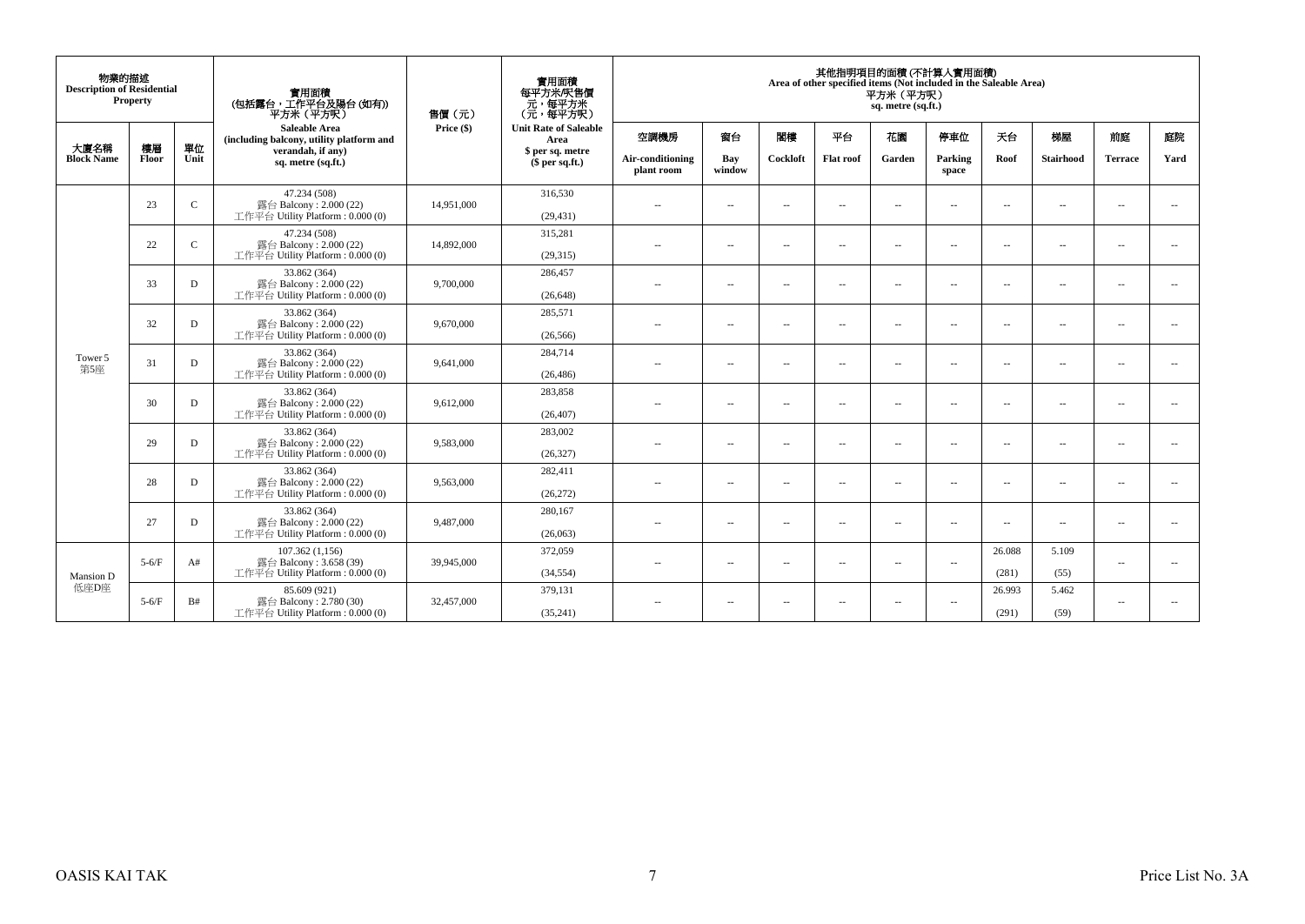#### 第三部份:其他資料 **Part 3: Other Information**

- (1) 準買家應參閱發展項目的售樓說明書,以了解該項目的資料。 Prospective purchasers are advised to refer to the sales brochure for the development for information on the development.
- (2) 根據《一手住宅物業銷售條例》第52(1)條及第53(2)及(3)條, According to sections 52(1) and 53(2) and (3) of the Residential Properties (First-hand Sales) Ordinance, –

#### 第52(1)條 / Section 52(1)

在某人就指明住宅物業與擁有人訂立臨時買賣合約時,該人須向擁有人支付售價的5%的臨時訂金。 A preliminary deposit of 5% of the purchase price is payable by a person to the owner on entering into a preliminary agreement for sale and purchase in respect of the specified residential property with the owner.

#### 第53(2)條 / Section 53(2)

如某人於某日期訂立臨時買賣合約,並於該日期後的5 個工作日內,就有關住宅物業簽立買賣合約,則擁有人必須在該日期後的 8 個工作日内,簽立該買賣合約。 If a person executes an agreement for sale and purchase in respect of the residential property within 5 working days after the date on which the person enters into the person enters into the pertent for sale and purchase, after that date.

#### 第53(3)條 / Section 53(3)

如某人於某日期訂立臨時買賣合約時,但沒有於該日期後的5 個工作日內,就有關住宅物業签立買賣合約,則 – (i) 該臨時合約即告終止;(ii) 有關的臨時訂全即予沒收;及 (iii) 擁有人不得就該人沒有签立買賣合約而針對該人提出進一步申索 If a person does not execute an agreement for sale and purchase in respect of the residential property within 5 working days after the date on which the person enters into the preliminary agreement for sale and purchase-(i) the preliminary agreement is terminated;(ii) the preliminary deposit is forfeited; and (iii) the owner does not have any further claim against the person for the failure.

(3) 實用面積及屬該住宅物業其他指明項目的面積是按《一手住宅物業銷售條例》第8條及附表二第2部的計算得出的。 The saleable area and area of other specified items of the residential property are calculated in accordance with section 8 and Part 2 of Schedule 2 to the Residential Properties (First-hand Sales) Ordinance.

(4)(i) 註:在第(4)段中,『售價』指本價單第二部份中所列之住宅物業的售價,而『成交金額』指臨時買賣合約中訂明的住宅物業的實際金額。因應不同支付條款及/或折扣按售價計算得出之價目,皆以進位到最接近的千位數作為成交金額。 Note: In paragraph (4), "Price" means the price of the residential property set out in Part 2 of this price list, and "transaction price" means the actual price of the residential property set out in the preliminary agreem payment and/or applicable discounts on the Price will be rounded up to the nearest thousand to determine the transaction price.

買方於簽署臨時買賣合約時須繳付相等於成交金額 5%之金額作為臨時訂金,其中港幣\$100,000 之部分臨時訂金必須以銀行本票支付,臨時訂金的餘額可以支票支付,本票及支票抬頭請寫「貝克·麥堅時律師事務所」。 Upon signing of the Preliminary Agreement for Sale and Purchase, the Purchaser shall nay the Preliminary Deposit which is equivalent to 5% of the transaction price. HK\$100,000 being part of the Preliminary Deposit must be may be paid by cheque(s). The cashier order(s) and cheque(s) should be made payable to "BAKER & MCKENZIE".

#### 支付條款 **Terms of Payment**

## **(A) 120** 天現金優惠付款計劃 **120-day Cash Payment Plan (**照售價減**6%) (6% discount from the Price)**

- (1) 買方須於簽署臨時買賣合約(「臨時合約」)時繳付相等於成交金額5%作為臨時訂金。買方須於簽署臨時合約後5個工作日內簽署正式買賣合約(「正式合約」)。 The Purchaser(s) shall pay the preliminary deposit equivalent to 5% of the transaction price upon signing of the preliminary Agreement for Sale and Purchase ("PASP"). The formal Agreement for Sale & Purchase ("ASP") shall signing of the PASP.
- 成交金額 95%即成交金額之餘款於買方簽署臨時合約後 120 天內由買方繳付或於完成交易時付清,以較早者為準。 95% of the transaction price being balance of the transaction price shall be paid by the Purchaser(s) within 120 days after signing of the PASP or upon completion, whichever is the earlier.
- **(A1) 120** 天二按貸款付款計劃 **120-day Second Mortgage Loan Payment Plan (**照售價減**5%) (5% discount from the Price)** (只適用於購買本價單内公布的兩房(或以上)的指明住宅物業 (但不包括花園特色單位及天台特色單位) 的買方 Only applicable to a purchaser who purchases any 2-bedroom (or above) specified residential property(ies) (excluding garden special unit(s) and roof **special unit(s)) listed in this price list.)**
- (1) 買方須於簽署臨時買賣合約(「臨時合約」)時繳付相等於成交金額5%作為臨時訂金。買方須於簽署臨時合約後5個工作日內簽署正式買賣合約(「正式合約」)。 The Purchaser(s) shall pay the preliminary deposit equivalent to 5% of the transaction price upon signing of the preliminary Agreement for Sale and Purchase ("PASP"). The formal Agreement for Sale & Purchase ("ASP") shall signing of the PASP.
- 成交金額 95%即成交金額之餘款於買方簽署臨時合約後 120 天内由買方繳付或於完成交易時付清,以較早者為準。 95% of the transaction price being balance of the transaction price shall be paid by the Purchaser(s) within 120 days after signing of the PASP or upon completion, whichever is the earlier.

#### **(B)** 靈活建築期付款計劃 **Flexible Stage Payment Plan (**照售價減**2%) (2% discount from the Price)**

(1) 買方須於簽署臨時買賣合約(「臨時合約」)時繳付相等於成交金額5%作為臨時訂金。買方須於簽署臨時合約後5個工作日內簽署正式買賣合約(「正式合約」)。 The Purchaser(s) shall pay the preliminary deposit equivalent to 5% of the transaction price upon signing of the preliminary Agreement for Sale and Purchase ("PASP"). The formal Agreement for Sale & Purchase ("ASP") shall signing of the PASP.

- (2) 買方簽署臨時合約後 120 天內再付成交金額 1%。
- 1% of the transaction price shall be paid by the Purchaser(s) within 120 days after signing of the PASP.
- (3) 買方簽署臨時合約後 150 天內再付成交金額 1%。 1% of the transaction price shall be paid by the Purchaser(s) within 150 days after signing of the PASP.
- (4) 買方簽署臨時合約後 180 天內再付成交金額 1%。
- 1% of the transaction price shall be paid by the Purchaser(s) within 180 days after signing of the PASP.
- (5) 買方簽署臨時合約後 210 天內再付成交金額 1%。
- 1% of the transaction price shall be paid by the Purchaser(s) within 210 days after signing of the PASP. (6) 買方簽署臨時合約後 240 天內再付成交金額 1%。
- 
- 1% of the transaction price shall be paid by the Purchaser(s) within 240 days after signing of the PASP. (7) 成交金額 90%即成交金額之餘款於賣方向買方發出書面通知書可將有關物業之業權有效地轉讓予買方的日期起 14 天內付清。
- 90% of the transaction price being balance of the transaction price shall be paid by the Purchaser(s) within 14 days of the date of written notification to the Purchaser(s) that the Vendor is in a position validly to assig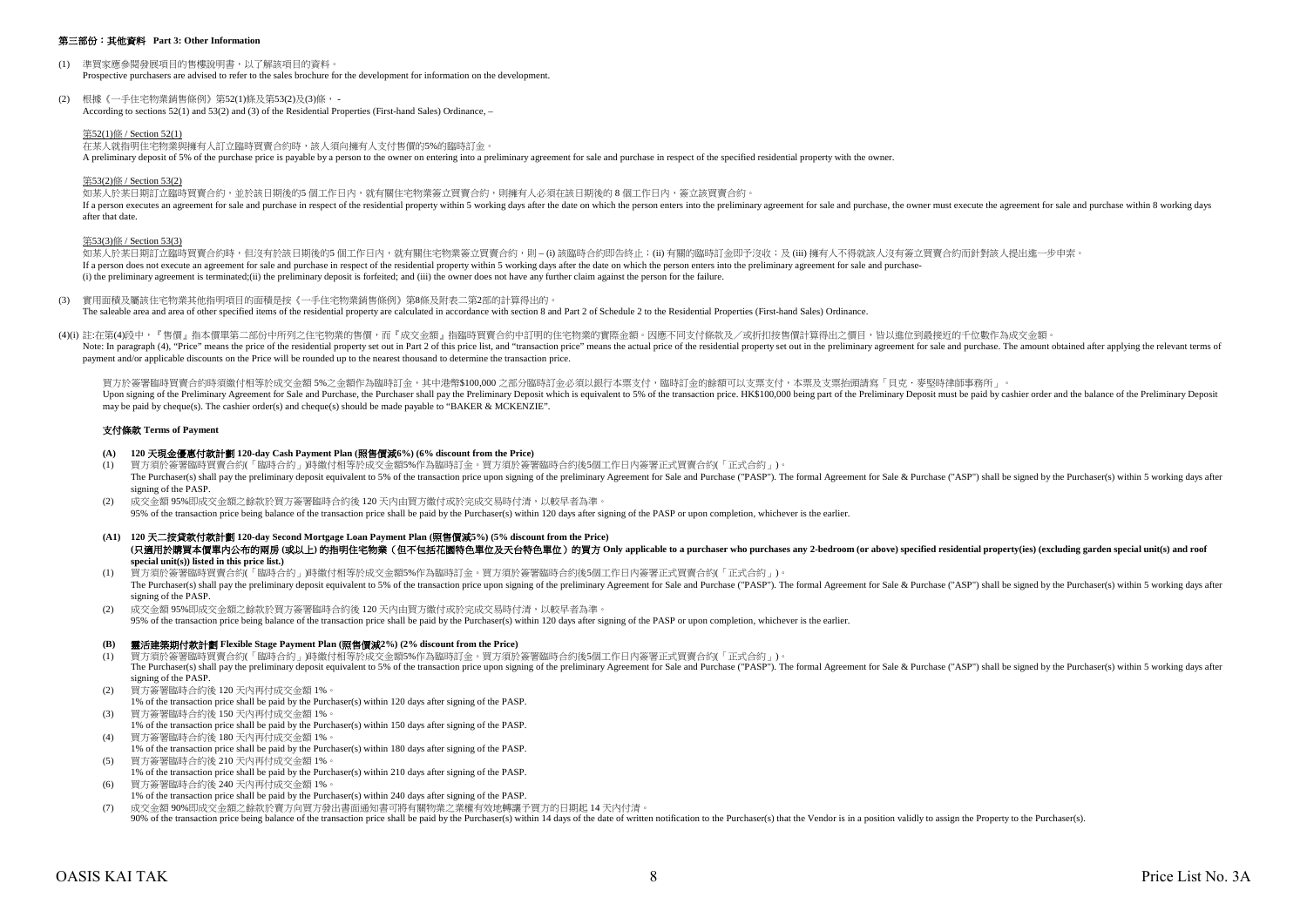#### **(B1)** 靈活建築期二按貸款付款計劃 **Flexible Stage Second Mortgage Loan Payment Plan (**照售價減**1%) (1% discount from the Price)** (只適用於講買本價單内公布的兩房(或以上)的指明住宅物業 (但不包括花園特色單位及天台特色單位) 的買方 Only applicable to a purchaser who purchases any 2-bedroom (or above) specified residential property(ies) (excluding garden special unit(s) and roof **special unit(s)) listed in this price list.)**

(1) 買方須於簽署臨時買賣合約(「臨時合約」)時繳付相等於成交金額5%作為臨時訂金。買方須於簽署臨時合約後5個工作日內簽署正式買賣合約(「正式合約」)。

The Purchaser(s) shall pay the preliminary deposit equivalent to 5% of the transaction price upon signing of the preliminary Agreement for Sale and Purchase ("PASP"). The formal Agreement for Sale & Purchase ("ASP") shall signing of the PASP.

- (2) 買方簽署臨時合約後 120 天內再付成交金額 1%。
- 1% of the transaction price shall be paid by the Purchaser(s) within 120 days after signing of the PASP. (3) 買方簽署臨時合約後 150 天內再付成交金額 1%。
- 1% of the transaction price shall be paid by the Purchaser(s) within 150 days after signing of the PASP.
- (4) 買方簽署臨時合約後 180 天內再付成交金額 1%。 1% of the transaction price shall be paid by the Purchaser(s) within 180 days after signing of the PASP.
- (5) 買方簽署臨時合約後 210 天內再付成交金額 1%。 1% of the transaction price shall be paid by the Purchaser(s) within 210 days after signing of the PASP.
- (6) 買方簽署臨時合約後 240 天內再付成交金額 1%。 1% of the transaction price shall be paid by the Purchaser(s) within 240 days after signing of the PASP.
- (7) 成交金額 90%即成交金額之餘款於賣方向買方發出書面通知書可將有關物業之業權有效地轉讓予買方的日期起 14 天內付清。
- 90% of the transaction price being balance of the transaction price shall be paid by the Purchaser(s) within 14 days of the date of written notification to the Purchaser(s) hat the Vendor is in a position validly to assign

#### **(ii)** 售價獲得折扣的基礎 **The basis on which any discount on the Price is made available**

(a) 見 4(i) See 4(i).

#### (b) 「**Club Wheelock**」會員優惠 **Privilege for** 「**Club Wheelock**」**member**

在簽署臨時買賣合約當日,買方如屬「Club Wheelock」會員,可獲1%售價折扣優惠。最少一位個人買方(如買方是以個人名義)或最少一位買方之董事(如買方是以公司名義) 須為「Club Wheelock」會員,方可享此折扣優惠。

A 1% discount from the Price would be offered to the Purchaser who is a Club Wheelock member on the date of signing of the preliminary agreement for sale and purchase. At least one individual Purchaser (if the Purchaser is (if the Purchaser is a corporation) should be a Club Wheelock member on the date of signing the preliminary agreement for sale and purchase in order to enjoy the discount offer.

#### (c) 印花稅優惠 **Stamp Duty Discount**

買方購買本價單中所列之住宅物業可獲10.5%售價折扣優惠。 A 10.5% discount from the Price would be offered to the Purchaser of a residential property listed in this price list.

#### (d) 會德豐有限公司員工置業優惠 **Wheelock and Company Limited Home Purchasing Discount**

如買方(或構成買方之任何人士)屬任何「會德豐合資格人士」,並且沒有委任地產代理就購入住宅物業代其行事,可獲 2.75% 售價折扣優惠

If the Purchaser (or any person comprising the Purchaser) is a "Oualified Person of Wheelock Group", provided that the Purchaser did not appoint any estate agent to act for him in the purchase of the residential property i

「會德豐合資格人士」指任何下列公司或其在香港註冊成立之附屬公司之任何董事、員工及其近親(任何個人的配偶、父母、祖父、祖母、外祖父、外祖母、子女、孫、孫女、外孫、外孫女或兄弟姊妹為該個人之「近親」,惟須提供今賣方滿竟的有關證明文件以 茲證明有關關係,且賣方對是否存在近親關係保留最終決定權):

"Qualified Person of Wheelock Group" means any director or employee (and his/her close family member (a spouse, parent, grant parent, child, grand child or sibling of a person is a "close family member" of that person Prov satisfaction of the Vendor must be provided to prove the relationship concerned and that the Vendor reserves the final right to decide whether or not such relationship exists)) of any of the following companies or any of i

- 1. 會德豐有限公司 Wheelock and Company Limited 或 or;
- 2. 會德豐地產有限公司 Wheelock Properties Limited 或 or;
- 3. 會德豐地產(香港)有限公司 Wheelock Properties (HK) Limited 或 or;
- 4. 九龍倉集團有限公司 The Wharf (Holdings) Limited 或 or;
- 5. 夏利文物業管理有限公司 Harriman Property Management Limited 或 or;
- 6. 海港企業有限公司 Harbour Centre Development Limited 或 or;
- 7. 現代貨箱碼頭有限公司 Modern Terminals Limited.

買方在簽署有關的臨時買賣合約前須即場提供令賣方滿意的證據証明其為會德豐合集團合資格人士,賣方就相關買方是否會德豐合集團合資格人士有最終決定權,而賣方之決定為最終及對買方具有約束力。 The Purchaser shall before signing of the relevant preliminary agreement for sale and purchase on the spot provide evidence for proof of being a Qualified Person of Wheelock Group to the satisfaction of the Vendor and in t Vendor's decision shall be final and binding on the Purchaser.

#### (iii) 可就購買該發展項目中的指明住宅物業而連帶獲得的任何贈品、財務優惠或利益 Any gift, or any financial advantage or benefit, to be made available in connection with the purchase of a specified residential property in the Development

 $(a)$   $\boxplus$  4(ii) See 4(ii).

## (b) 備用二按貸款 **(**只適用於選擇第**4(i)**段中支付條款**(A1)** 或 **(B1)**之買家**)**

**Standby Second Mortgage Loan (Only applicable to the Purchaser who has selected Terms of Payment (A1) or (B1) in paragraph 4(i))**

買家可向賣方指定的二按財務機構申請備用二按貸款 (「第二按揭貨款」) (賣方或賣方指定的二按財務機構有權隨時停止提供第二按揭貨款而無須另行通知),主要條款如下 :

Purchaser can apply for Standby Second Mortgage Loan ("second mortgage loan") from Vendor's designated second mortgage financing company (the Vendor or Vendor's designated second mortgage financing company may stop providi without further notice) and on the following terms:-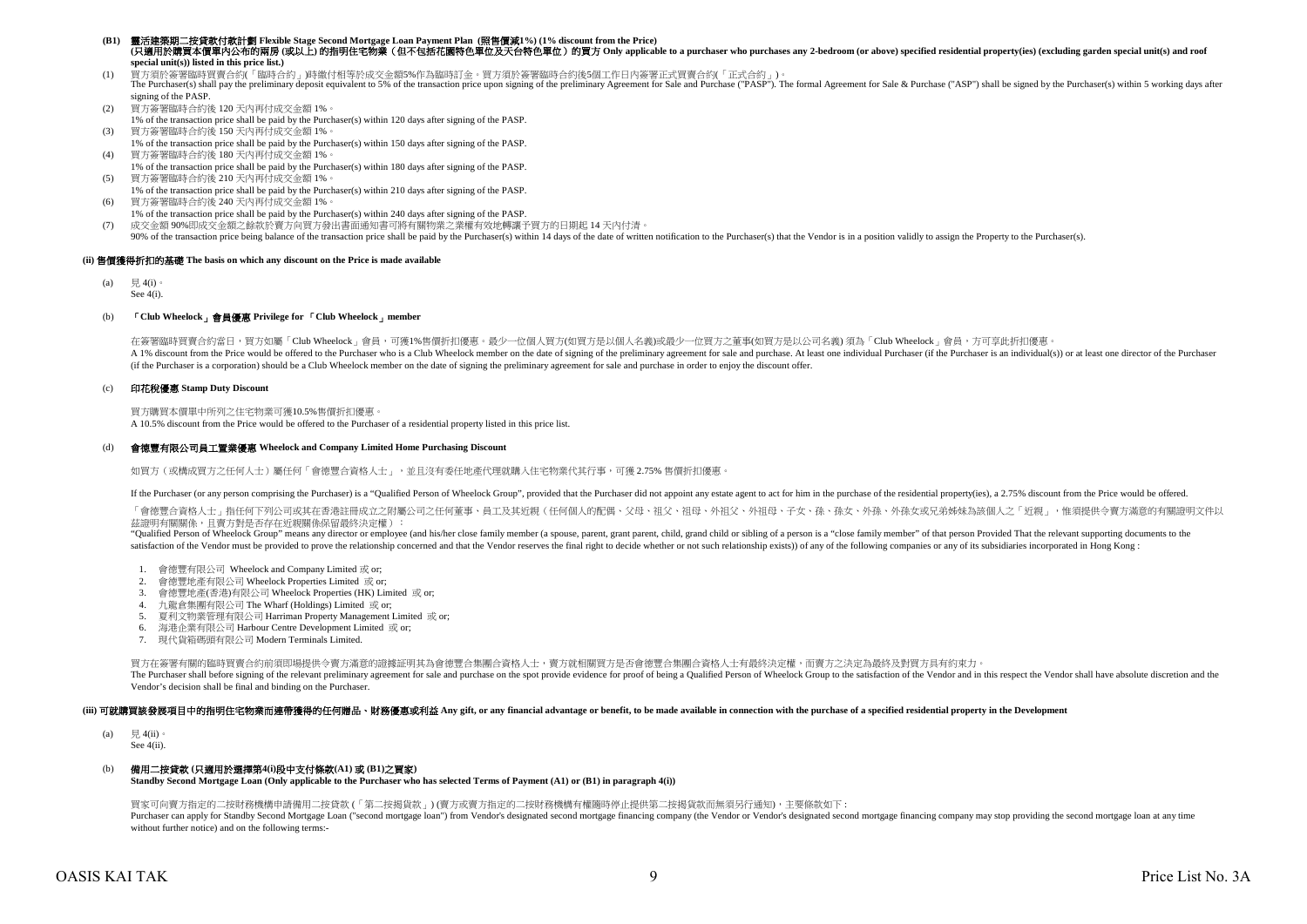A) 第二按揭貸款最高金額為成交金額的25% ,惟第一按揭貸款及第二按揭貸款總金額不可超過成交金額的85%。

The maximum second mortgage loan amount shall be 25% of the transaction price, but the total amount of first mortgage loan and second mortgage loan together shall not exceed 85% of the transaction price.

第二按揭貸款首 24 個月之按揭利率為香港上海匯豐銀行有限公司不時報價之港元最優惠利率(P)減1.5% p.a. (P - 1.5%),其後之按揭利率為港元最優惠利率(P),利率浮動。最終按揭利率以賣方指定的二按財務機構最後審批結果為準 Interest rate of second mortgage loan for the first 24 months shall be Hong Kong Dollar Best Lending Rate (P) quoted from time to time by The Hongkong and Shanghai Banking Corporation Limited minus 1.5% p.a. (P-1.5%), ther subject to fluctuation. The final interest rate will be subject to final approval by the Vendor's designated second mortgage financing company.

- B) 如買方於提款日起計的 36 個月內準時並全數清還第二按揭貸款,賣方指定的二按財務機構將會向買方退還1%之成交金額 。 If the Purchaser shall duly and fully repay the second mortgage loan within 36 months from the date of drawdown of the second mortgage loan, 1% of transaction price will be refunded to the Purchaser by the Vendor's designa
- C) 買方必須於付清成交金額餘額之日起計最少60日前以書面向賣方申請第二按揭貸款。 The Purchaser shall make a written application to the Vendor for a second mortgage loan not less than 60 days before the date of settlement of the balance of the transaction price.
- D) 第二按揭貸款年期最長為 25 年,或相等於第一按揭貸款之年期,以較短者為準。 The maximum tenor of second mortgage loan shall be 25 years or the same tenor of first mortgage loan, whichever is shorter.
- E) 買方須提供足夠文件證明其還款能力,包括但不限於提供足夠文件(如:最近三年之稅單或利得稅繳納通知書及最近六個月有顯示薪金存款或收入之銀行存摺/月結單)證明每月還款(即第一按揭貸款及第二按揭貸款及其他借貸的還款)不超過 香港金融管理局不時訂明的「供款與入息比率」上限。

The Purchaser shall provide sufficient documents to prove his/her repayment ability, including but not limited to providing sufficient documents (for example latest 3 years' Tax Assessment and Demand Note or Profits Tax As book/statements which show salary deposits or income) to prove that the total amount of monthly installment (being the total installment for repayment of first mortgage, second mortgage and any other loan repayment) does n the Hong Kong Monetary Authority from time to time.

- F) 第一按揭貸款銀行須為賣方所指定及轉介之銀行,買方並須首先得到該銀行書面同意辦理第二按揭貸款 First mortgagee bank shall be nominated and referred by the Vendor and the Purchaser shall obtain a prior written consent from the first mortgagee bank to apply for a second mortgage loan.
- G) 第一按揭貸款及第二按揭貸款申請需由有關承按機構獨立審批。 First mortgage loan and second mortgage loan shall be processed by the relevant mortgagees independently.
- H) 所有第二按揭貸款之法律文件必須由賣方(或賣方指定的二按財務機構)的指定律師行辦理,買方須支付所有第二按揭貸款相關之律師費及雜費。 All legal documents of the second mortgage shall be handled by the Vendor's (or Vendor's cor Vendor's designated second mortgage financing company) designated solicitors and all legal costs and disbursements relating there
- I) 第二按揭貸款批出與否及其條款,受制於賣方指定的二按財務機構的絕對最終決定權,與賣方無關,且於任何情況下賣方均無需為此負責。不論貸款獲批與否,買方仍須按買賣合約完成交易及繳付成交金額全數 The approval or disapproval of the second morteage loan and terms thereof are subject to the final decision of the Vendor's designated second morteage financing company and are not related to the Vendor (which shall under whether the loan is granted or not, the Purchaser shall complete the sale and purchase in accordance with the agreement of sale and purchase and pay the full transaction price.
- J) 第二按揭貨款受賣方指定的二按財務機構所定的其他條款及細則約束。

The second mortgage loan is subject to other terms and conditions as determined by the Vendor's designated second mortgage financing company.

K) 買方需就申請第二按揭貸款繳交港幣\$5,000不可退還的申請手續費。 A non-refundable application fee of HK\$5,000 for the second mortgage loan will be payable by the Purchaser.

L) 第二按揭貸款只限個人買方申請。 Only individual Purchaser(s) are eligible to apply for the second mortgage loan.

#### $(c)$ **(**只適用於選擇第**4(i)**段中支付條款 **(B)** 及 **(B1)** 之買家 **Only applicable to the Purchaser who has selected Terms of Payment (B) and (B1) in paragraph 4(i))** 提前付清樓價現金回贈 **Early Settlement Cash Rebate**

如買方提前於買賣合約訂明的付款限期日之前付清成交金額全數,可獲賣方根據以下列表送出「提前付清樓價現金回贈」。 Where the Purchaser settles the transaction price in full earlier than the due date of payment specified in the Agreement for Sale and Purchase the Purchaser shall be entitled to an "Early Settlement Cash Rebate" offered b

提前付清樓價現金回贈列表 Early Settlement Cash Rebate Table

| 付清成交金額全數日期                                                                                   | 提前付清樓價現金回贈金額                               |
|----------------------------------------------------------------------------------------------|--------------------------------------------|
| Date of settlement of the transaction price in full                                          | <b>Early Settlement Cash Rebate amount</b> |
| 簽署臨時買賣合約的日期後 180 日内                                                                          | 成交金額 3%                                    |
| Within 180 days after the date of signing of the Preliminary Agreement for Sale and Purchase | 3% of transaction price                    |
| 簽署臨時買賣合約的日期後 240 日內                                                                          | 成交金額 2%                                    |
| Within 240 days after the date of signing of the Preliminary Agreement for Sale and Purchase | 2% of transaction price                    |
| 簽署臨時買賣合約的日期後 360 日內                                                                          | 成交金額 1%                                    |
| Within 360 days after the date of signing of the Preliminary Agreement for Sale and Purchase | 1% of transaction price                    |

買方須於提前付清樓價餘額日前最少30日,以書面向賣方申請提前付清樓價現金回贈,賣方會於收到申請並確認有關資料無誤後將提前付清樓價現金回贈直接用於支付部份樓價餘額。

The Purchaser shall apply to the Vendor in writing for the Early Settlement Cash Rebate at least 30 days before the date of early settlement of the balance of the purchase price. After the Vendor has received the applicati Early Settlement Cash Rebate as part payment of the balance of the purchase price directly.